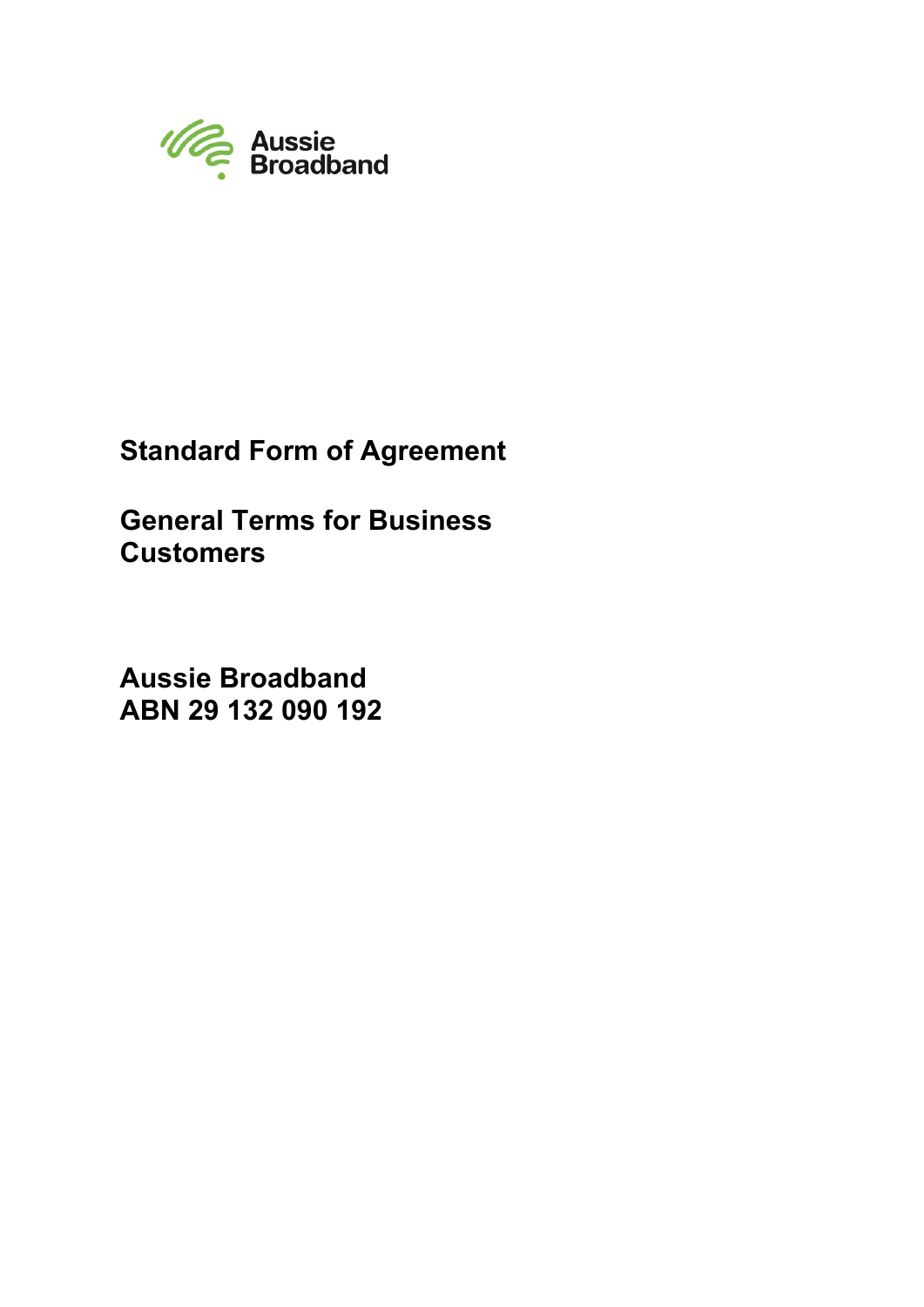# Clause

| 1            |                                                                                                             |                                                                     |  |  |  |
|--------------|-------------------------------------------------------------------------------------------------------------|---------------------------------------------------------------------|--|--|--|
|              | 1.1<br>1.2                                                                                                  |                                                                     |  |  |  |
| $\mathbf{2}$ |                                                                                                             |                                                                     |  |  |  |
|              | 2.1<br>2.2                                                                                                  |                                                                     |  |  |  |
| 3            |                                                                                                             |                                                                     |  |  |  |
|              | 3.1<br>3.2<br>3.3<br>3.4<br>3.5<br>3.6<br>3.7<br>3.8<br>3.9                                                 |                                                                     |  |  |  |
| 4            |                                                                                                             |                                                                     |  |  |  |
| 5            |                                                                                                             |                                                                     |  |  |  |
| 6            |                                                                                                             |                                                                     |  |  |  |
|              | 6.1<br>6.2                                                                                                  |                                                                     |  |  |  |
| 7            |                                                                                                             |                                                                     |  |  |  |
| 8            | 7.1<br>7.2<br>7.3<br>7.4<br>7.5<br>7.6<br>7.7<br>7.8<br>7.9<br>7.10<br>7.11<br>7.12<br>7.13<br>7.14<br>7.15 | Dishonoured Direct Debit Transaction or Credit Card Authorisation 8 |  |  |  |
|              | 8.1                                                                                                         |                                                                     |  |  |  |
|              | 8.2<br>8.3<br>8.4                                                                                           |                                                                     |  |  |  |
| 9            |                                                                                                             |                                                                     |  |  |  |
| 10           |                                                                                                             |                                                                     |  |  |  |
|              | 10.1<br>10.2<br>10.3<br>10.4                                                                                |                                                                     |  |  |  |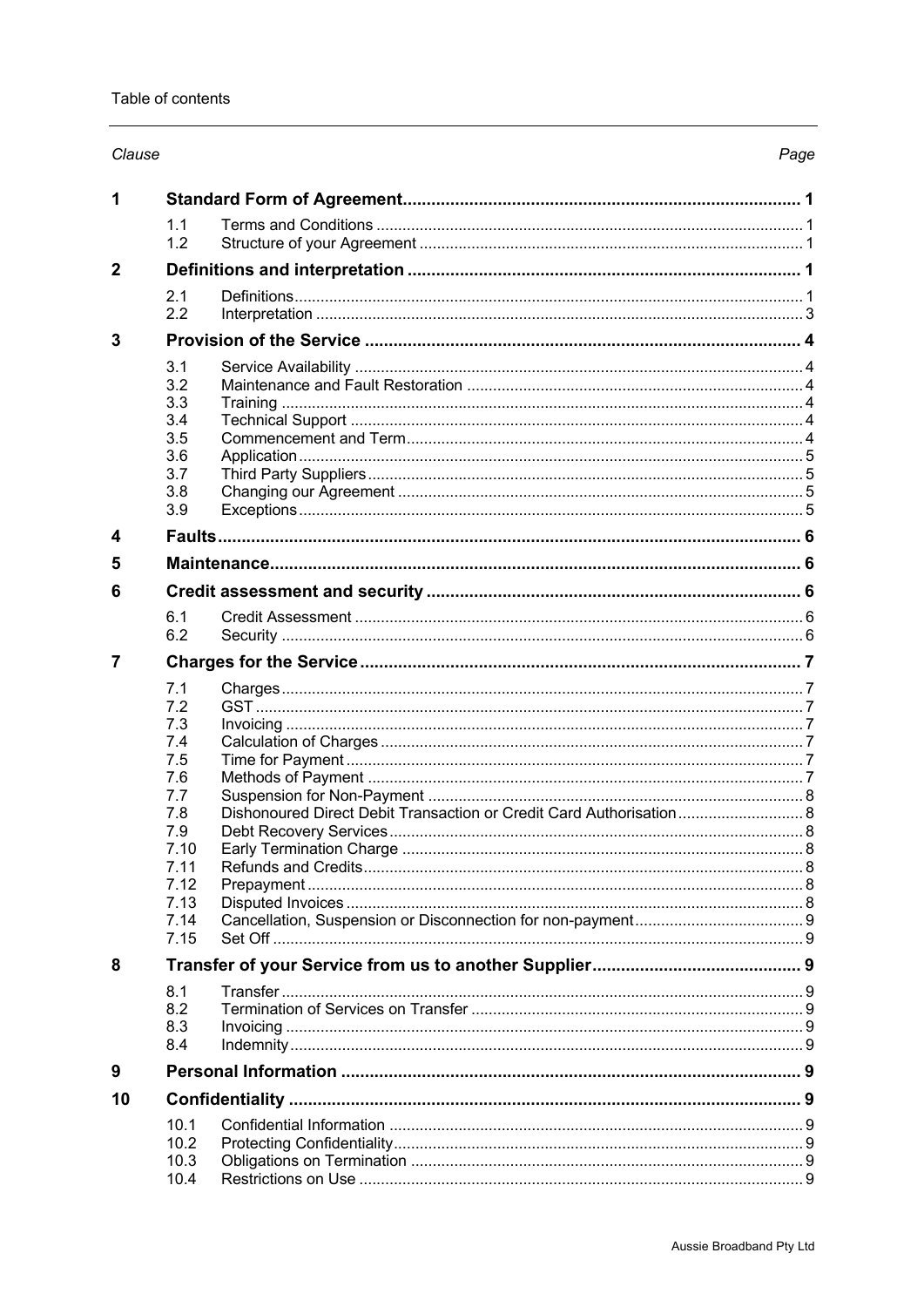| Clause |  |
|--------|--|
|--------|--|

# Page

| 11 |                                                                               |  |
|----|-------------------------------------------------------------------------------|--|
|    | 11.1<br>11.2<br>11.3<br>11.4<br>11.5<br>11.6                                  |  |
| 12 |                                                                               |  |
|    | 12.1<br>12.2<br>12.3<br>12.4                                                  |  |
| 13 |                                                                               |  |
|    | 13.1<br>13.2<br>13.3<br>13.4<br>13.5<br>13.6<br>13.7<br>13.8                  |  |
| 14 |                                                                               |  |
|    | 14.1<br>14.2<br>14.3<br>14.4                                                  |  |
| 15 |                                                                               |  |
|    | 15.1<br>15.2<br>15.3<br>15.4<br>15.5<br>15.6<br>15.7<br>15.8                  |  |
| 16 |                                                                               |  |
|    | 16.1<br>16.2<br>16.3<br>16.4<br>16.5<br>16.6<br>16.7<br>16.8<br>16.9<br>16.10 |  |
| 17 |                                                                               |  |
|    | 17.1<br>17.2                                                                  |  |
| 18 |                                                                               |  |
| 19 |                                                                               |  |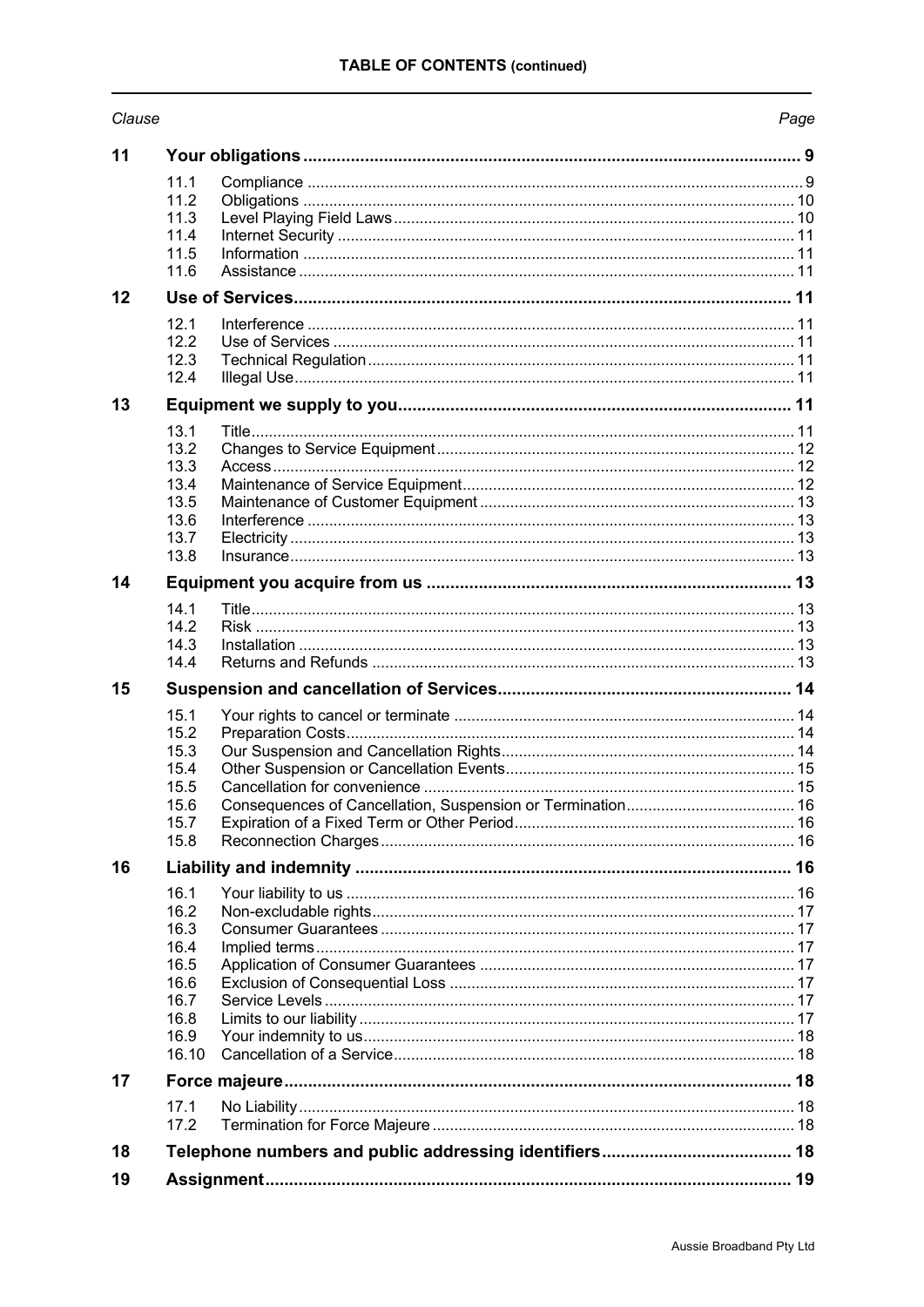# Clause

# Page

|    | 19.1 |  |
|----|------|--|
|    | 19.2 |  |
| 20 |      |  |
|    | 201  |  |
|    | 20.2 |  |
|    | 20.3 |  |
|    | 204  |  |
|    | 20.5 |  |
|    | 20.6 |  |
|    | 20.7 |  |
|    | 20.8 |  |
|    | 20.9 |  |
|    |      |  |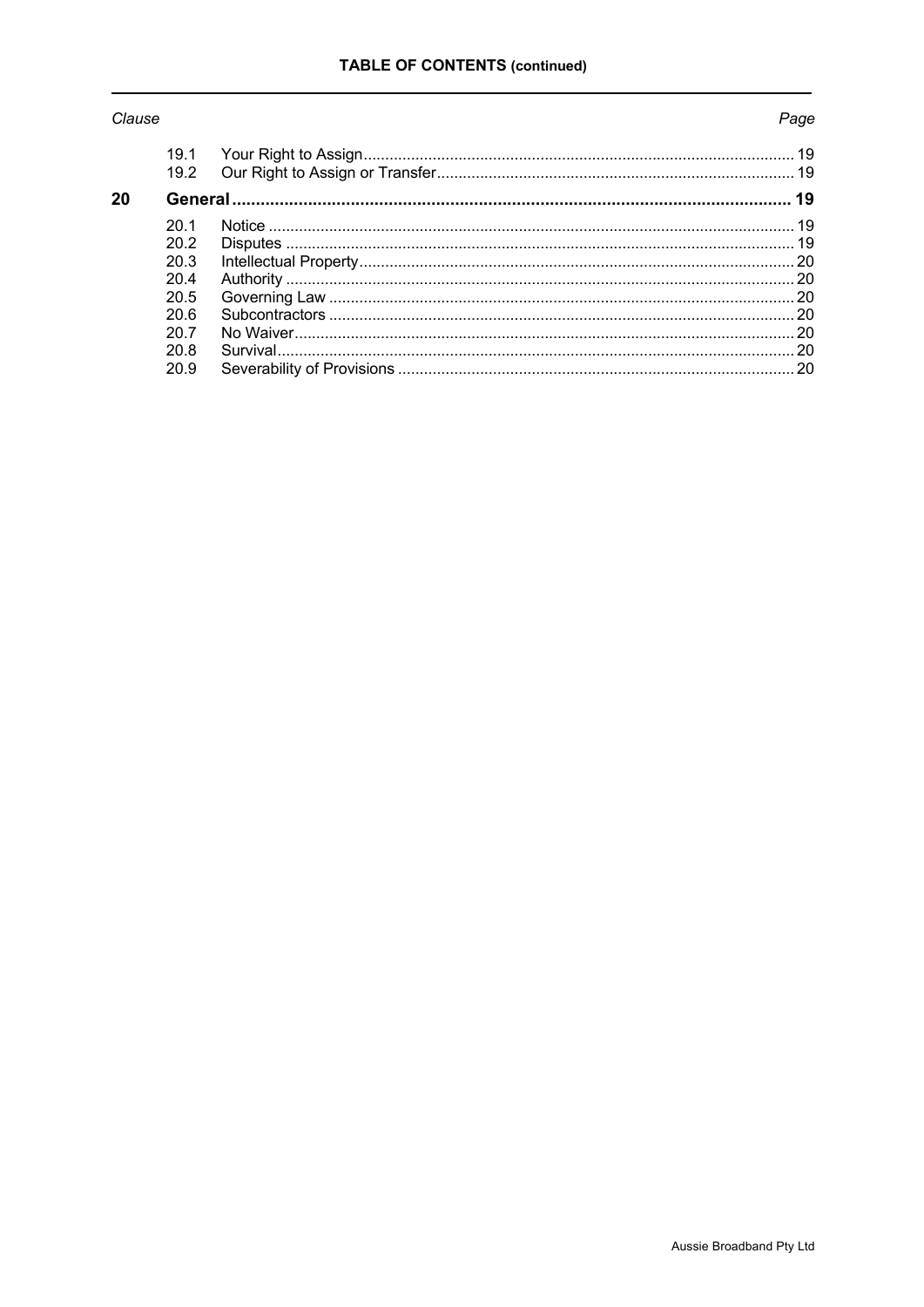# **1 Standard Form of Agreement**

## 1.1 **Terms and Conditions**

This Agreement is a Standard Form of Agreement formulated in accordance with Part 23 of the Telecommunications Act. Accordingly, the terms of this Agreement apply to our provision of a Service to you, except to the extent that we agree in writing that different terms will apply, in which case those different terms will apply to the extent of any inconsistency. If you obtain a service from us, you do so in accordance with the terms and conditions contained in the documents which comprise your Agreement with us.

## 1.2 **Structure of your Agreement**

Your Agreement with us comprises of the following documents, which to the extent of any inconsistency will be read in the following descending order of precedence:

- (a) any Special Conditions set out in a Service Contract but only as relevant to the specific Service Contract and not to other Service Contracts;
- (b) a Service Contract but only as relevant to the specific Service Contract and not to other Service Contracts;
- a Service Description;
- (d) these General Terms;
- Aussie Broadband protocols, rules and policies published on the Aussie Broadband website including but not limited to our Fair Use Policy.

#### **2 Definitions and interpretation**

#### 2.1 **Definitions**

The following definitions apply unless the context requires otherwise:

**ACMA** means the Australian Communications and Media Authority (www.acma.gov.au);

**Agreement** means the agreement between you and us for the Service consisting of documents listed in **clause 1.2**;

**Application** means an application made by you for the provision of Services by us, which when accepted by us forms a Service Contract;

#### **Approved Purposes** means:

(a) providing directory assistance services;

- (b) providing operator services or operator assistance services;
- publishing and maintaining public number directories;
- (d) providing location dependent carriage services;
- (e) the operation of emergency call services or assisting emergency services under Part 8 of the Telecommunications (Consumer Protection and Service Standards) Act 1999;
- assisting enforcement agencies or safeguarding national security under the Telecommunications Act, the Telecommunications (Interception and Access) Act 1979 or any other applicable legal requirement;
- (g) verifying the accuracy of information provided by the data provider and held in the Integrated Public Number Database (IPND) against the information the data provider holds;
- (h) undertaking research of a kind specified in the Telecommunications IPND – Permitted Research Purposes) Instrument 2007;
- assisting the ACMA, or its nominee, to verify the accuracy and completeness of information held in the IPND; and
- $(i)$ meeting our obligations to any Government Agency (for example, the Australian Tax Office);
- any other purposes where permitted or required by the Telecommunications Act or any other applicable Law;

**Aussie Broadband** means Aussie Broadband Pty Ltd of 3 Electra Avenue Morwell VIC 3840

**Australian Consumer Law** means Schedule 2 of the *Competition and Consumer Act 2010* (Cth);

**Business Hours** means 9.00 am to 5.00 pm Monday to Friday (AEST), excluding days which are public holidays in the place where the Services are to be provided;

**Broadband** means a high capacity telecommunications service capable of delivering a simultaneous range of services;

**Charge(s)** means a fee payable for a Service and any other amount payable by you in accordance with the terms of our Agreement;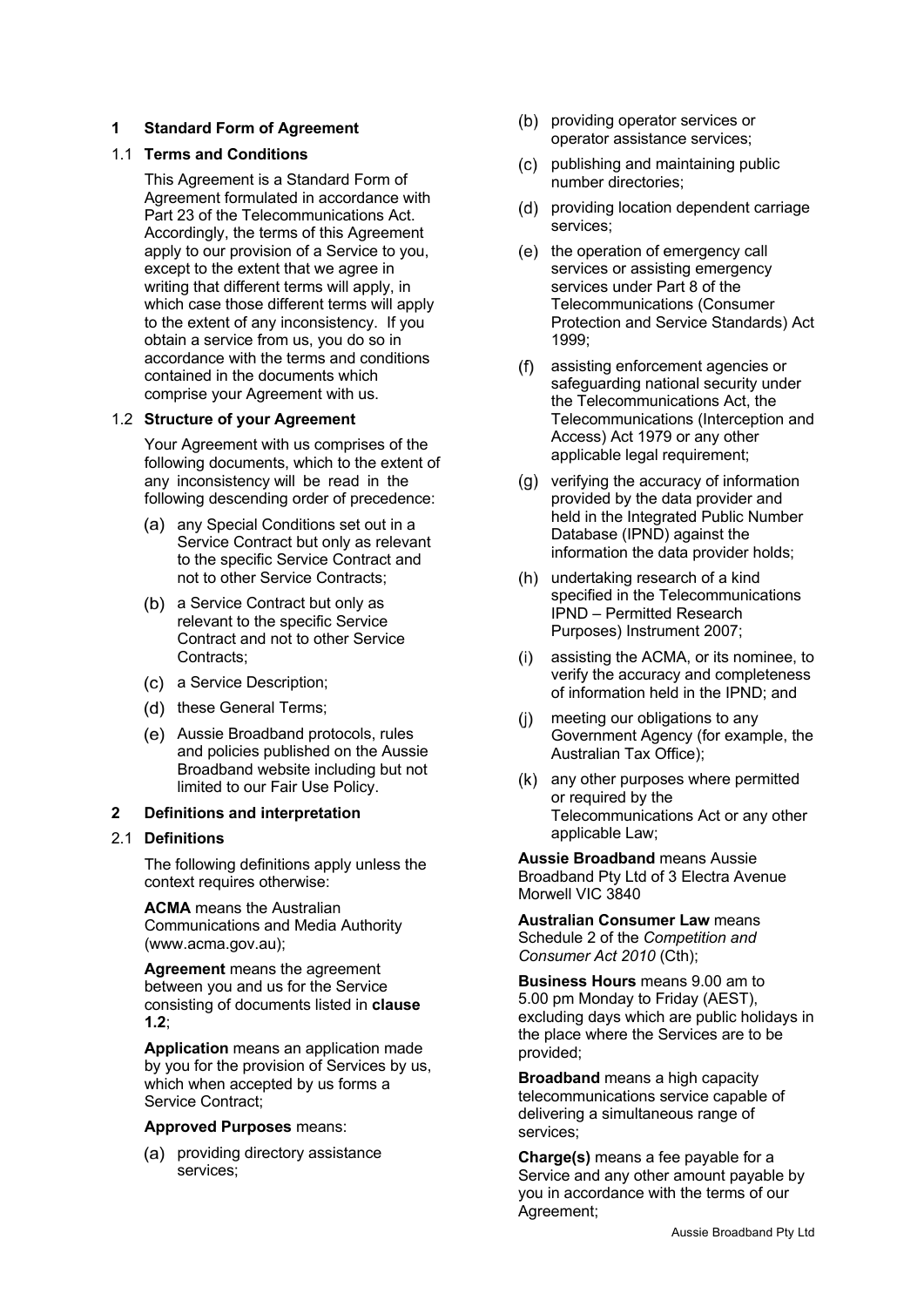**Claim** includes any debt, cause of action, loss, liability, claim, proceeding, suit or demand of any nature however arising under or in connection with this Agreement or its subject matter and whether present or future, fixed or unascertained, actual or contingent, arising under contract (including under any indemnity), tort (including negligence), under statute or otherwise;

**Consequential Loss** means loss of profits, loss of revenue, loss of opportunity, loss of anticipated savings, pure economic loss, loss of data, loss of value of equipment (other than cost of repair), loss of opportunity or expectation loss and any increased operating costs suffered or incurred by any person whether arising in contract or tort (including negligence) or under any statute, any other form of consequential, special, indirect, punitive or exemplary loss or damages and any third party loss;

**Consumer Guarantee** means a guarantee described in the Australian Consumer Law;

**CPI** means the Consumer Price Index, All Groups Index Number published by the Australian Bureau of Statistics;

**CSG** means the *Telecommunications (Customer Service Guarantee) Standard 2000 No.2,* which sets time frames for provisioning and fault rectification for standard telephone services;

**Customer Equipment** means any equipment or facility in your possession, ownership or control, other than Service Equipment;

**Degrade Fault** means a Fault where a Service is adversely affected but still operational;

**Due Date** unless otherwise agreed, means the date specified on an invoice as the due date;

**Early Termination Charge** means the Charge payable (if any) in accordance with **Clause 7.10** and unless specified otherwise in a Service Contract is the total of any remaining Fixed Term Charges;

**Encumbrance** means a mortgage, lien, loan, fixed or floating charge, or any other interest granted to a third party;

**Equipment** unless otherwise specified, means Service Equipment or Purchased Equipment;

**Facilities** has the meaning given in the Telecommunications Act;

**Fair Use Policy** means our policy which applies to your use of the Service, a copy of which is accessible on our Website;

**Fault** means a fault, degradation or failure in a Service and includes an Interruption;

**Fixed Term Service** has the meaning given in **Clause 3.6**;

**Fixed Term Charge** means the Charge payable for a Fixed Term Service for the Initial term;

**Force Majeure Event** means an event that is beyond a Party's reasonable control, including acts of God or natural disasters, fire, lightning, explosions, flood, subsidence, insurrection, civil disorder or military operations, war, terrorism, government or quasi-government restraint, expropriation, prohibition, intervention, direction or embargo, strikes, lockouts or other industrial disputes of any kind, failure of supply, or an act or omission of any Government Agency or an act or omission of any third party (including any Third Party Supplier) where the act or omission is caused by an event or circumstance outside that third party's reasonable control (including any of the things mentioned in this definition);

**Government Agency** means any Commonwealth, State or local or foreign government, government authority or semigovernment authority (including a judicial body) that has legal power to require another person to act or not act in a particular way or to authorise a particular act, including but not limited to the ACMA, the Telecommunications Industry Ombudsman or the Australian Competition and Consumer Commission;

**GST** has the meaning given in section 195-1 of the *A New Tax System (Goods and Services Tax) Act 1999* (Cth);

**Initial Term** means the minimum period specified in a Service Contract and which commences on the RFS Date;

**Interest** means interest at the rate 2% above the per annum business overdraft rate charged by the Commonwealth Bank of Australia on the last day of each applicable month calculated daily and compounded monthly

**Internet** means the world wide connection of computer networks which provides a number of services to users, including the transmission of electronic mail, provision of information on the world wide web and transfer of files;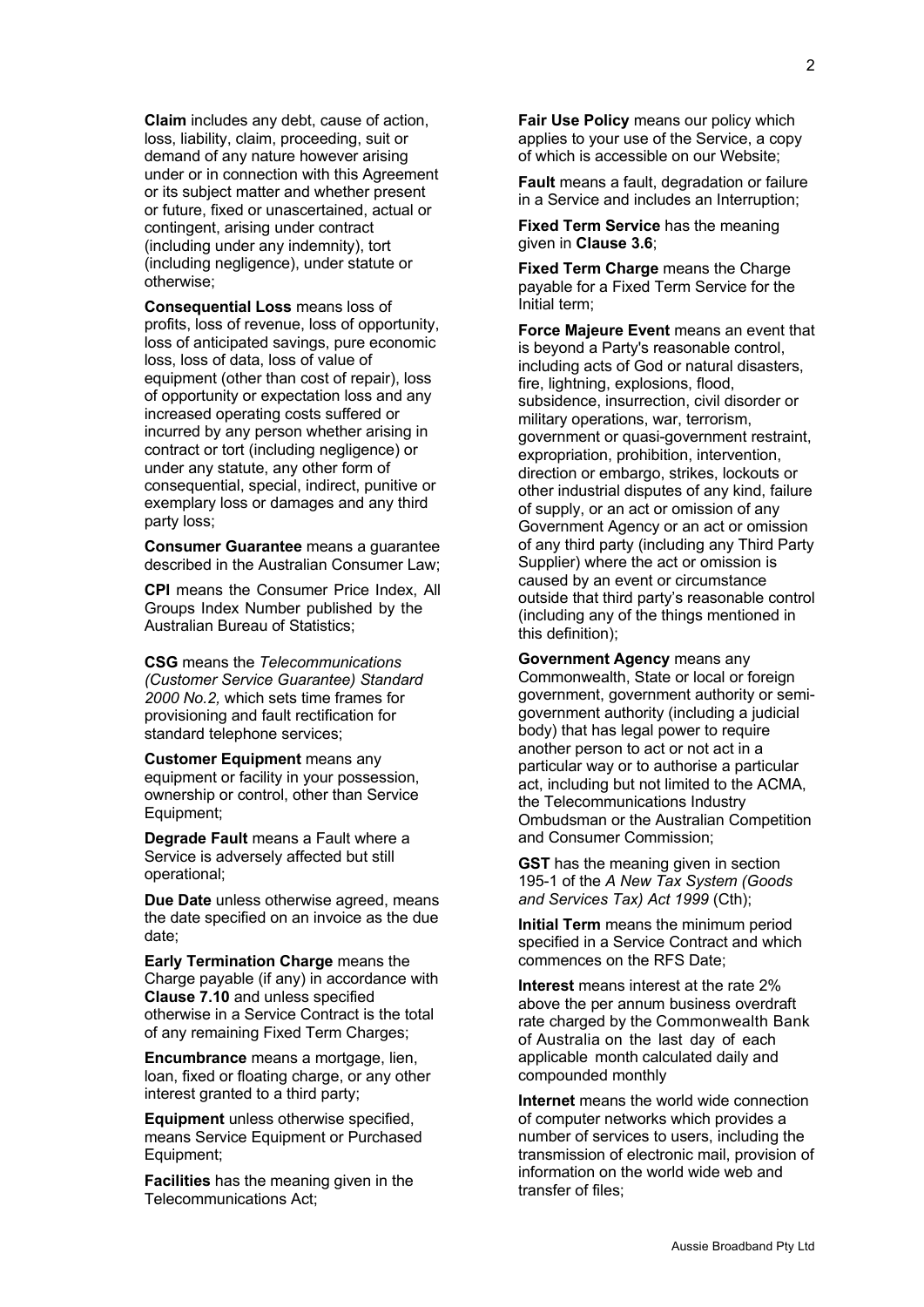**Interruption** or **Interrupted Fault** means a Fault that causes a total outage in the supply of a Service;

**Law** means Commonwealth, State, or local legislation, judicial, administrative, or regulatory decrees or determinations, judgments, awards or orders, binding industry codes or standards and all common laws and equity;

**Our Network** means the infrastructure used and/or maintained by us or our Third Party Suppliers to provide you with your Service. Our Network does not include the computer networks that make up the Internet;

**Party** means a party to this Agreement;

**Personal Information** means any personal information within the meaning given in section 6 of the Privacy Act and section 187LA of the *Telecommunications (Interception and Access Act) 1979* ;

**Personnel** means, in respect of a Party, its employees, directors, agents, representatives and contractors;

**PPSA** means the *Personal Property Securities Act 2009* (Cth);

**Privacy Act** means the *Privacy Act 1988* (Cth);

**Purchased Equipment** has the meaning given in **Clause 14**;

**Review Date** means 1 July of each year;

**RFS Date** means the earlier of the date that Aussie Broadband informs the Customer that a Service is operational and ready for service, when the Service is made available to the Customer, or when the Customer commences to use the Service;

**Scheduled Maintenance** means maintenance that Aussie Broadband considers is required to ensure that it achieves Service Levels;

**Service** means the service requested by you in your Application and as described in it and any other documents forming the Agreement, including any related goods and ancillary services provided to you by us in connection with that service;

**Service Cancellation Charge** means the fee payable (if any) in accordance with **Clause 15.2**, which is based upon costs incurred by Aussie Broadband in preparing to provide a Service to you;

**Service Contract** means a contract between Aussie Broadband and the

Customer for the provision of Services, formed by Aussie Broadband's acceptance of an Application for a Service from the Customer, and includes details of the Initial Term and Charges:

**Service Description** means the document forming part of the Agreement describing the Service and setting out specific terms and conditions for that Service;

**Service Equipment** has the meaning given in **Clause 13**;

**Service Level** means the standard of service set out in the Service Level Agreement (if applicable);

**Service Level Agreement** or **SLA** is the document forming part of our Agreement with you that sets out the level of service that we will provide to you and any rebates that apply if we fail to meet our commitments;

**Shaping** means a reduction in the speed of a Broadband service

**Special Conditions** means any additional terms and conditions, or variations to the terms and conditions, which are agreed between the Parties, as set out in a Service Contract

**Taxable Supply** has the meaning given in section 195-1 of the *A New Tax System (Goods and Services Tax) Act 1999* (Cth);

**Telecommunications Act** means the *Telecommunications Act 1997* (Cth);

**Term** is defined in **clause 3;**

**Third Party Supplier** means a third party supplier from whom we acquire wholesale services that form all or part of the Service we provide to you;

**Website** means www.aussiebroadband.com.au;

**we, our** or **us** means Aussie Broadband;

**you** or **your** means the current account holder for the Service.

2.2 **Interpretation**

In the Agreement unless the contrary intention appears:

- (a) a reference to a person includes a reference to a corporation, an association, joint venture, an unincorporated body, partnership, government or local authority or agency or other entity;
- (b) a reference to a document or instrument includes the document or instrument as novated, altered,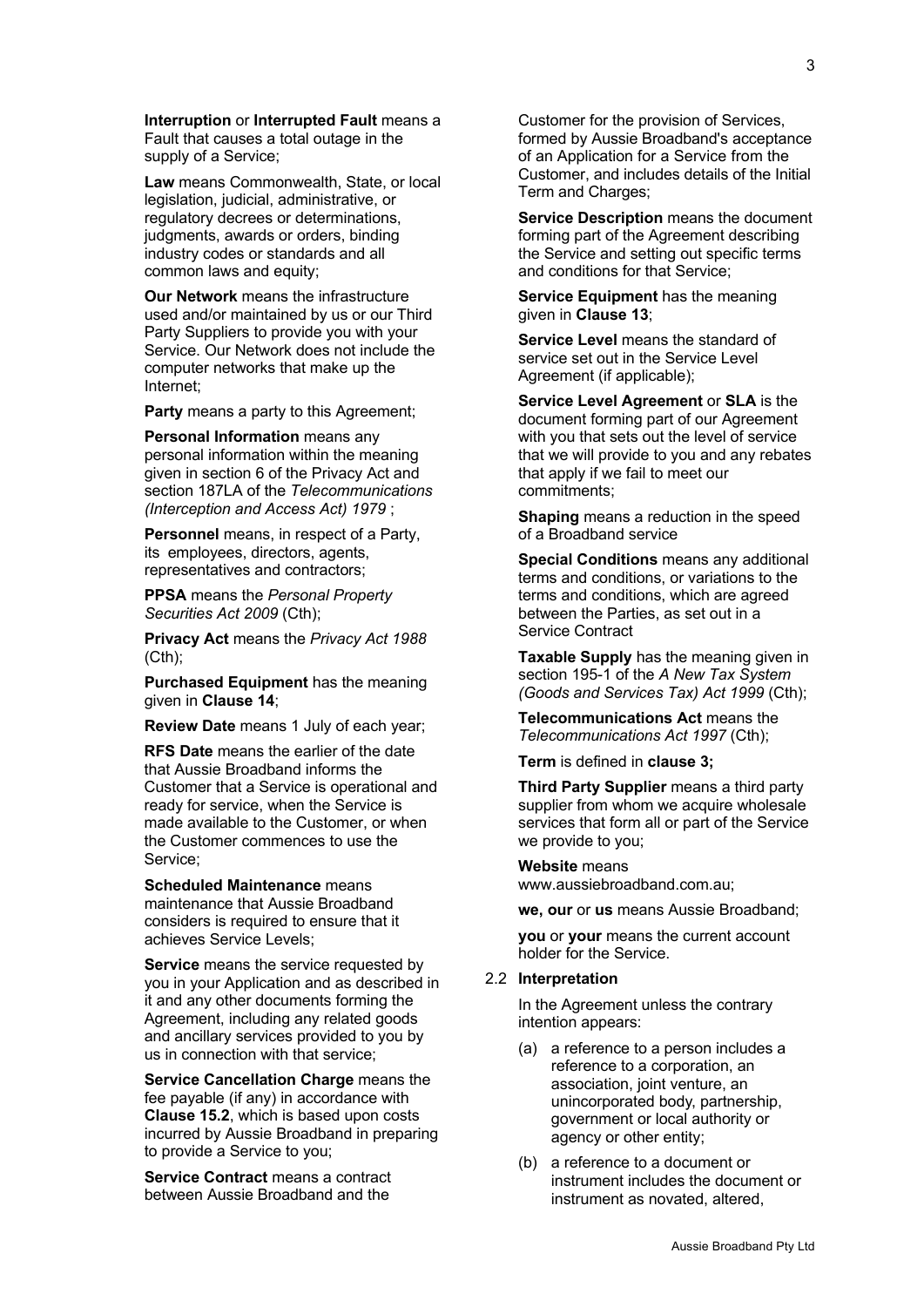supplemented or replaced from time to time;

- (c) the singular includes the plural and vice versa;
- (d) a reference to any gender includes a reference to all other genders;
- (e) a reference to any legislation or to any provision of any legislation includes a reference to any modification or reenactment of or any provisions substituted for such legislation or provisions;
- (f) where an expression is defined, another part of speech or grammatical form of that expression has a corresponding meaning;
- (g) an agreement, representation or warranty made in favour of two or more persons is made for the benefit of them jointly and for each of them severally;
- (h) a reference to a recital, clause, paragraph, schedule or annexure is to a recital, clause or paragraph of, or schedule or annexure to, these General Terms, and a reference to these General Terms includes any schedule or annexure;
- (i) a reference to dollars and \$ is to Australian currency;
- (j) headings are inserted for convenience only and do not affect the interpretation of the Agreement; and
- (k) specifying anything in the Agreement after the words 'including', 'includes' or 'for example' or similar expressions does not limit what else is included unless there is express wording to the contrary.

## **3 Provision of the Service**

#### 3.1 **Service Availability**

Subject to your rights under the Australian Consumer Law, we aim to provide, but cannot guarantee, a continuous Service free of any Interruptions. You are aware that we may be reliant on Third Party Suppliers for supplying the Service to you and that circumstances beyond our control may cause Faults in the Service from time to time. Our liability to you for any Fault in a Service is limited in accordance with **Clause 16** and the terms of any applicable Service Level Agreement.

#### 3.2 **Maintenance and Fault Restoration**

Subject to your rights under the Australian Consumer Law and to the maximum extent permitted by law, we are not obliged to restore any fault with a Service that is caused as a result of:

- (a) damage due to causes external to the facilities used by us and/or our Third Party Suppliers to provide the Service;
- (b) interference;
- (c) a Force Majeure Event; or
- (d) planned outages, including Scheduled Maintenance.

# 3.3 **Training**

Training will be provided on an as needed basis for certain product/service types that require end user training. Training will be completed using a "Train the Trainer" method meaning that we will train a single person within the customer organisation, who will be responsible for passing on the relevant training to the rest of the organisation.

#### 3.4 **Technical Support**

- (a) We will provide technical support services as described on our website at www.aussiebroadband.com.au/ support/
- (b) We are not responsible for, and will not provide support for, any fault caused by:
	- (i) any Customer Equipment unless it is supplied to you by us;
	- (ii) the interaction of the Service with third party software packages used by you;
	- (iii) the inability to gain wireless connectivity from your wireless access point/router to your computer; or
	- (iv) services provided by any third party supplier or carrier (other than our Third Party Suppliers).

#### 3.5 **Commencement and Term**

- (a) Our Agreement commences when we accept (at our sole discretion) your Application and continues until terminated in accordance with our Agreement. Our acceptance of your Application forms a Service Contract. All Service Contracts are subject to the terms of the Agreement.
- When you request us to supply the Service to you, we decide whether to accept your Application and to supply the Service to you based on a variety of factors including: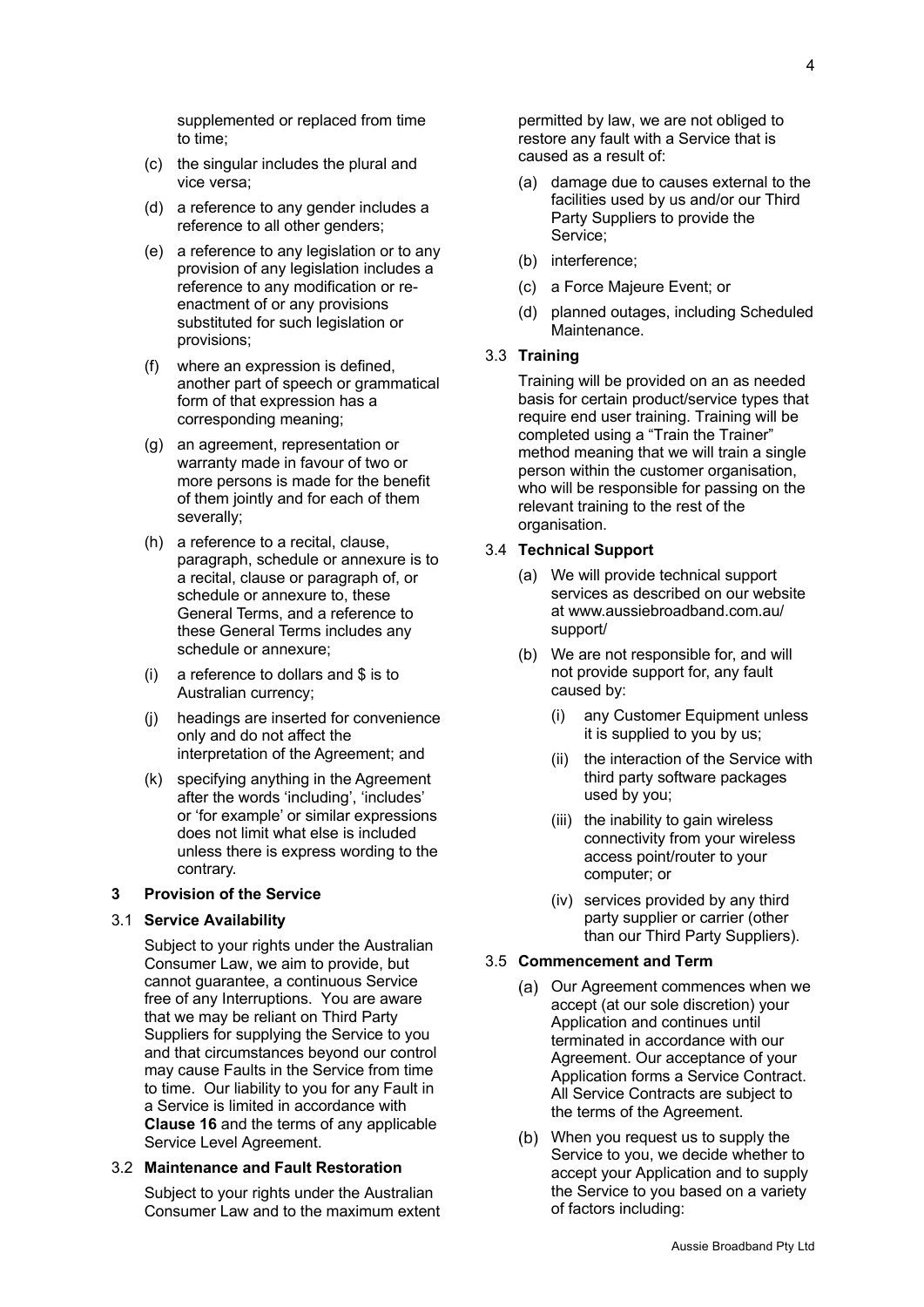- (i) your eligibility for the Service;
- (ii) its availability to you;
- (iii) you meeting our credit requirements; and
- (iv) your prior conduct or history with respect to any previous supply by us or a reseller of any goods or service to you.
- Unless terminated in accordance with the Agreement, a Service Contract remains in force for the Initial Term. Upon expiry of the Initial Term a Service Contract continues on a month to month basis until terminated by either party giving the other party at least 30 days written notice` of termination. Any Special Conditions do not apply after expiry of the Initial Term unless otherwise agreed in writing.

# 3.6 **Application**

These General Terms do not apply to the extent that we have agreed on different terms with you. In particular, a Service Contract may provide different terms. For example, you may be required to receive the Service from us for a minimum or fixed term that is greater than a month to month period (**Fixed Term Service**). In such cases, all terms of the General Terms that are not inconsistent with different terms in the Service Contract will apply to the provision of the Service.

#### 3.7 **Third Party Suppliers**

You agree that we may use Third Party Suppliers for the provision of the Service to you. You will not contact any of our Third Party Suppliers for any reason in relation to the Service. You acknowledge that if you do contact one of our Third Party Suppliers, you will be liable for all costs imposed on us by our Third Party Supplier in connection with you having contacted that Third Party Supplier directly.

#### 3.8 **Changing our Agreement**

(a) During the term of our Agreement, we may need to change the terms of our Agreement due to circumstances beyond our control, including changes in Law, urgent changes required for security reasons, changes by one of our Third Party Suppliers of the terms on which they supply services to us or to the functionality or nature of a Service or its underlying technology. We are therefore not always able to provide you with ongoing supply of a

Service on the same terms and conditions that existed when we first commenced providing that Service to you.

 $(b)$  In addition to changes which we are required to make due to circumstances beyond our control, we may elect to make changes for our own purposes during the term of our Agreement.

#### 3.9 **Exceptions**

You acknowledge and agree that our obligation to give you 21 days' notice of our proposed changes and to afford you a right to terminate our Agreement in accordance with **Clause 3.8** will not apply in relation to:

- (a) urgent changes we are required to make by Law, for security reasons or technical reasons necessary to protect the integrity of Our Network;
- (b) the introduction of a new Charge or an increase in an existing Charge due to an additional tax or levy imposed by Law (where it is fair and reasonable for us to pass that on to you);
- $(c)$  the introduction of a new Charge or an increase in existing administrative Charges for ancillary services such as credit card transaction fees (provided we have offered you a reasonable alternative at the same or lesser cost to the original Charge); and
- (d) increases in Charges due to increases imposed on us by other suppliers (including Third Party Suppliers) for the following types of services and charges:
	- (i) international carriage services (including for voice and data) the current Charges for which are available via our Website; and
	- (ii) content and premium services (including 1900 prefix services) which we resell to you from a third party, including where we collect fees from you on behalf of that third party.

Where practicable to do so, we will give you reasonable notice of the changes referred to in this **Clause 3.9** in accordance with the notice provisions of **Clause 20.1**.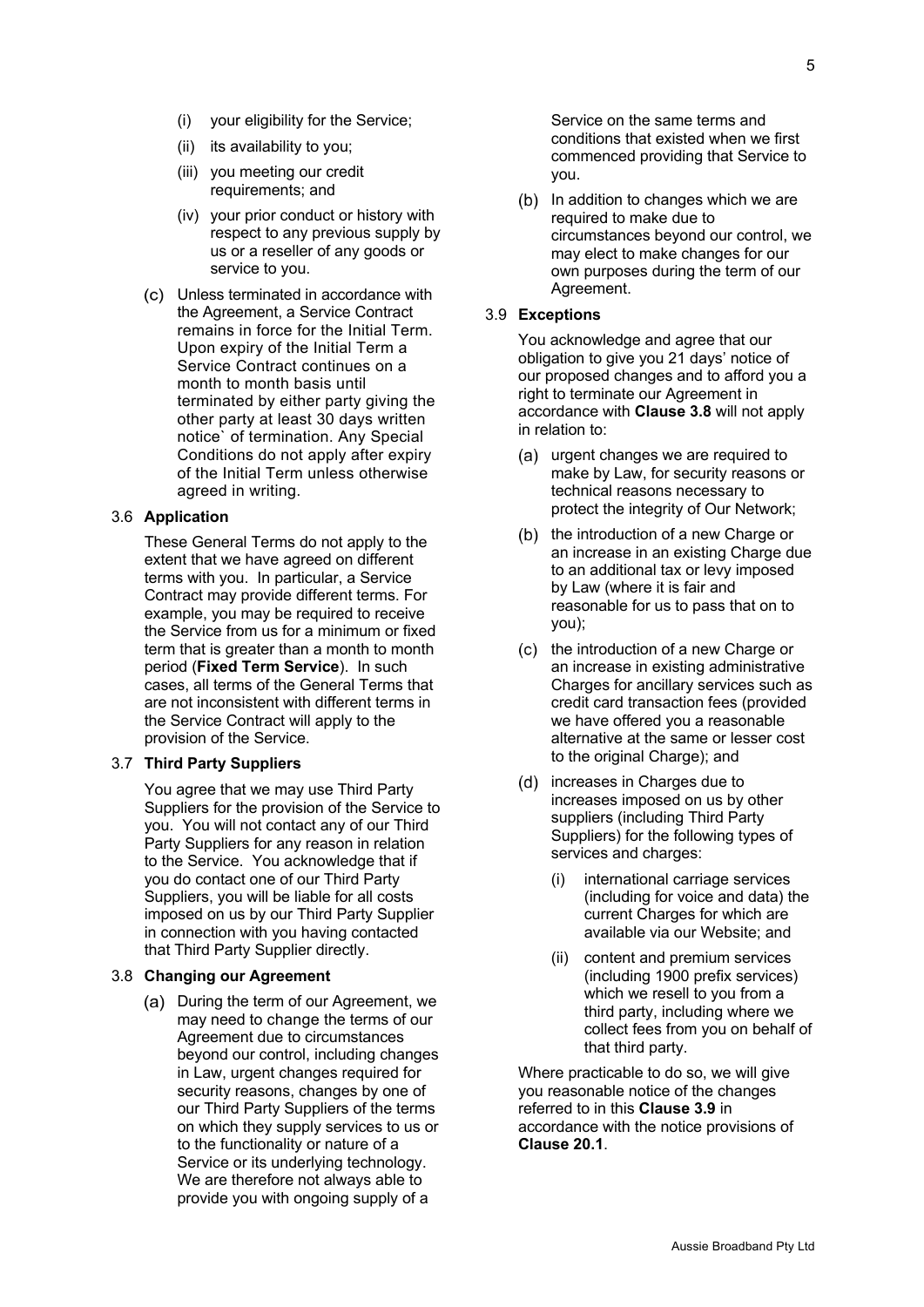# **4 Faults**

- 4.1 If a Fault occurs the Customer must attempt to diagnose its cause prior to contacting Aussie Broadband to determine that the Fault is not caused by Customer Equipment, the Customer's software, electrical supply, content or services that are not supplied by Aussie Broadband. The Customer is responsible for rectifying Faults relating to Customer Equipment, the Customer's software, electrical supply, content or services that are not supplied by Aussie Broadband and for any costs incurred by Aussie Broadband in relation to Faults that arise for such a reason.
- 4.2 After its initial diagnosis, the Customer should report a Fault to Aussie Broadband's business support service as soon as possible. Aussie Broadband will endeavour to rectify Faults in accordance with any applicable SLA or if a SLA does not apply within a reasonable time.
- 4.3 Aussie Broadband is not responsible for repairing Faults that are outside its reasonable control, including Faults relating to software developed or licensed by any third party that is used by Aussie Broadband or the Customer in relation to the Service.
- 4.4 The Customer is liable for any costs that Aussie Broadband incurs in rectifying a Fault that arises as a result of:
	- (a) an act or omission of the Customer or its Personnel; or
	- (b) defects or failures in networks, equipment, facilities or software that is not Aussie Broadband Equipment or is otherwise outside its control.

#### **5 Maintenance**

- 5.1 Maintenance may be performed by Aussie Broadband, its Suppliers, or its third party software suppliers or licensors when required.
- 5.2 Aussie Broadband will provide reasonable notice of Scheduled Maintenance and where possible undertake Scheduled Maintenance at a time that will minimise disruption to the Customer's use of the Services. If unscheduled or urgent maintenance is required, it may not be possible for Aussie Broadband to provide notice or to schedule the maintenance at a time that is convenient to the Customer.
- 5.3 Aussie Broadband may suspend the Service if necessary because of an

emergency, to comply with a Law, or to protect persons, Aussie Broadband Equipment or Facilities or Network, Supplier equipment or networks.

#### **6 Credit assessment and security**

# 6.1 **Credit Assessment**

Aussie Broadband may conduct a credit assessment of the Customer. The Customer authorises Aussie Broadband to make all enquiries necessary to determine the Customer's creditworthiness and will provide Aussie Broadband with all reasonable assistance necessary for the credit assessment.

#### 6.2 **Security**

- Aussie Broadband may require the Customer to provide security or vary the amount of security currently provided, which at Aussie Broadband's discretion may be a bank guarantee, a letter of credit, a parent or related company guarantee, a fixed or floating charge or a security bond held by Aussie Broadband. The security may not exceed Aussie Broadband's reasonable estimate of the Customer's Charges for a three month period and any Equipment supplied to the Customer but not paid for. If Aussie Broadband reasonably requests new or varied security, the Customer must provide the security in a form acceptable to Aussie Broadband within one week.
- (b) Unless agreed by Aussie Broadband, the Customer must maintain the security until the Agreement is terminated and all outstanding Charges have been paid to Aussie Broadband.
- Aussie Broadband may exercise its rights under any security to recover Charges that are unpaid by the Customer or to recover any loss that Aussie Broadband suffers as a result of the Customer's breach of this Agreement. If Aussie Broadband exercises its rights under any security, the Customer must ensure that the security remains in place and in the case of a bank guarantee or security bond that it is replaced or replenished within one week so that the amount guaranteed or held is equal to the amount guaranteed or held before Aussie Broadband exercised its rights.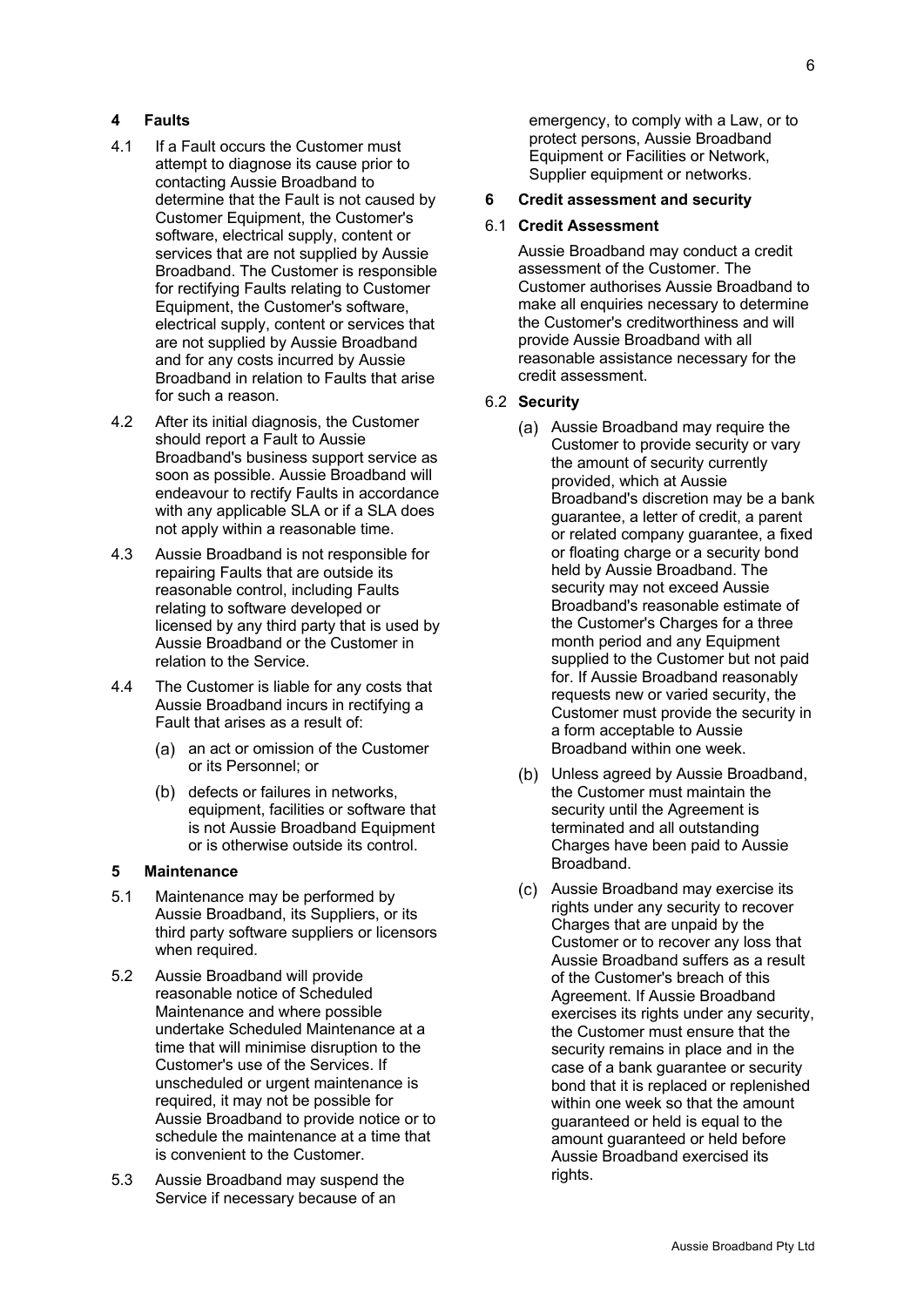Within one month of termination of the Agreement and all outstanding Charges being paid to Aussie Broadband, Aussie Broadband must release any remaining security to the Customer.

# **7 Charges for the Service**

# 7.1 **Charges**

- You are liable to pay all Charges arising out of the use of the Service that we provide to you, whether that use was by you or any other person with or without your consent.
- (b) If a Service is used to access the facilities or services of another supplier, amounts charged by that other supplier are, unless our Agreement specifies otherwise, your responsibility, and you will indemnify us in relation to any such charges. If we are charged those amounts we may include them in the Charges.
- (c) Unless a Service Contract or Service Schedule states otherwise, on each Review Date following the RFS Date, Aussie Broadband may increase the Charges by the greater of 3% or CPI:

#### 7.2 **GST**

Unless expressly stated otherwise, all Charges for the Services are exclusive of GST. You will pay to us at the same time when any part of the charges for the Service is payable, an amount equal to any GST payable on supply of the Service. We will issue a tax invoice to you for any supply on which GST is imposed. If any additional tariffs become payable by us in relation to or in connection with this Agreement we will charge you and you will pay an additional amount equal to the amount of the tariff payable.

#### 7.3 **Invoicing**

- We will provide an invoice for the Service on the date that your connection becomes active and each month thereafter.
- We reserve the right to invoice you for any Charges for equipment or installation of equipment in advance and not to proceed with supply or installation of the equipment until payment has been made.
- (c) If you have a direct debit in place for any Service, your credit card or bank account will be debited on the Due Date.
- (d) Monthly Charges (if applicable) are billed in advance and any applicable usage or excess usage charges are billed in arrears.
- (e) Any applicable connection Charges and additional hardware not billed in advance will be billed on your first invoice.
- We will invoice you for the Service, plus any applicable GST. We may vary invoice frequency upon giving you reasonable notice. All portions of your use of the Service are charged for and unused allocations are not transferable or refundable. We reserve the right to reissue an invoice if any error in the amount shown as owing on the invoice is subsequently discovered.
- We may issue an interim bill in the following circumstances:
	- (i) you change your existing plan;
	- (ii) you request a new Service to be connected or new equipment to be supplied;
	- (iii) you relocate an existing Service;
	- (iv) you request to be invoiced for any 'unbilled' charges;
	- (v) we have reasonable grounds to believe that you may be a credit risk; or
	- (vi) as otherwise agreed with you.
- We will refund or credit any overpayment due to a variation in the Charges or cancellation of a Service. If we have undercharged you, you will be liable for any underpayment.

#### 7.4 **Calculation of Charges**

Charges are calculated by reference to data recorded or logged by us. Records held by us will be conclusive evidence of the usage of your Service and charges payable by you.

#### 7.5 **Time for Payment**

All Charges must be paid in full by the Due Date. We reserve the right to charge Interest on any unpaid amount from the Due Date until the date of payment in full.

#### 7.6 **Methods of Payment**

- Payment must be made by credit card standing authorisation, direct debit or electronic funds transfer.
- (b) We reserve the right to charge you for any fees that we incur from, or must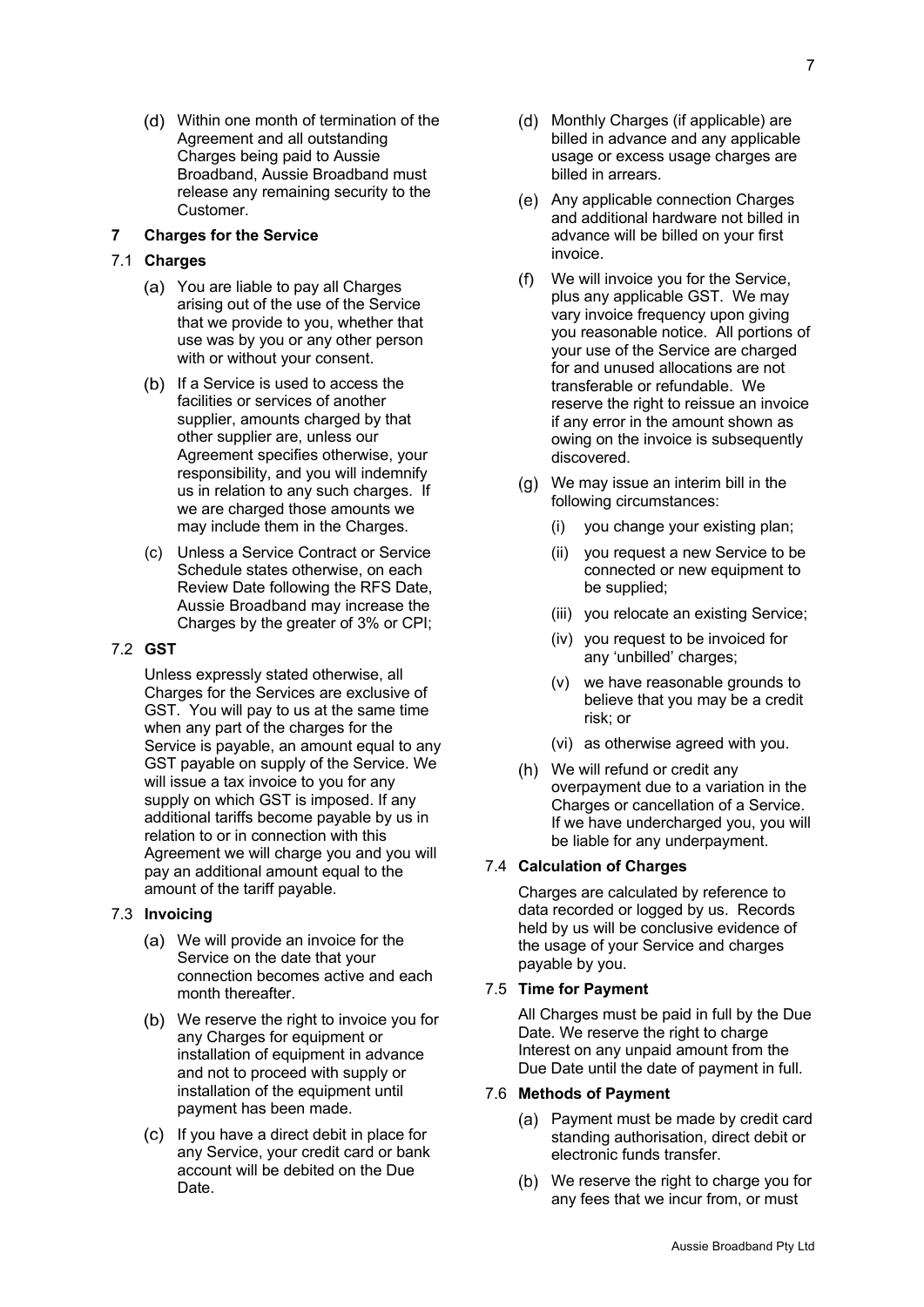pay to, your bank. If there is any payment discrepancy or disagreement about bank charges applied, you should contact us before your bank and we will try to resolve the issue. If you contact your bank and we incur a bank fee as a result, we reserve the right to pass this fee on to you.

## 7.7 **Suspension for Non-Payment**

- We reserve the right to:
- (a) physically disconnect the Service if Charges or any other amount payable by you remains unpaid 14 days after the applicable Due Date (unless we have received written notice from you of a genuine dispute of those Charges prior to the Due Date, that dispute remains unresolved and all undisputed Charges have been paid by the Due Date); and
- (b) suspend and/or terminate the Service if you fail to pay outstanding Charges in full within 5 business days after we give you a notice demanding payment of the Charges, which, for the avoidance of doubt, will include any administrative fees.

## 7.8 **Dishonoured Direct Debit Transaction or Credit Card Authorisation**

In addition to any other rights that we have under the Agreement in relation to late payment, if an invoice is paid by direct debit or credit card authorisation and the payment is declined by the bank, we reserve the right to pass any bank fee that we incur as a result of the declined or dishonoured transaction on to you.

#### 7.9 **Debt Recovery Services**

We may use debt recovery services to recover any outstanding Charges (including any administrative fees). You may be liable for any charges and collection costs, such as legal costs.

#### 7.10 **Early Termination Charge**

- You may cancel the Service at any time in accordance with **Clause 15.1(a)**. However, if your Application or Service Contract records that you have agreed to receive the Service from us for a Fixed Term and you cancel the Service before the expiry of the Fixed Term, you will be liable to pay an Early Termination Charge.
- (b) If we cancel or terminate a Service because of your breach of this Agreement and your Application or

Service Contract records that you have agreed to receive the Service from us for a Fixed Term and the cancellation or termination is before the expiry of the Fixed Term, you will be liable to pay an Early Termination Charge.

## 7.11 **Refunds and Credits**

- Any Charges relating to setting up or connecting your Service such as Charges relating to the installation of equipment or that may be payable by us to third parties are non-refundable unless we are unable to provision the service you have requested us to provide.
- $(b)$  If your account for the Service is terminated and monies are owed to you by us (for example, for the unexpired portion of any Charge paid in advance by you), you agree that we may deduct any outstanding Charges on final settlement of your account and state on your final invoice (as applicable) the amount credited to you or the amount you must pay to us.
- You may elect to claim a refund for any amount credited on your final invoice or apply the credited amount to another service we may supply to you by notifying us within 90 days of your receipt of the final invoice.

#### 7.12 **Prepayment**

- (a) If, at the time of your Application, we have reasonable grounds to believe that you may be a credit risk, we may request that you pay in advance the estimated cost of using the Service for up to three months.
- We may decline your Application or cancel, suspend or disconnect the Service if you do not provide the prepayment in advance when requested to do so in accordance with **paragraph (a)**.
- (c) If we cancel or disconnect all of the Services, we will return to you that portion of the prepayment that is not required to meet any outstanding Charges.

# 7.13 **Disputed Invoices**

(a) If you dispute an invoice or claim a refund for overpayment of any Charges under our Agreement you should do so within 5 months of the date of the invoice to which the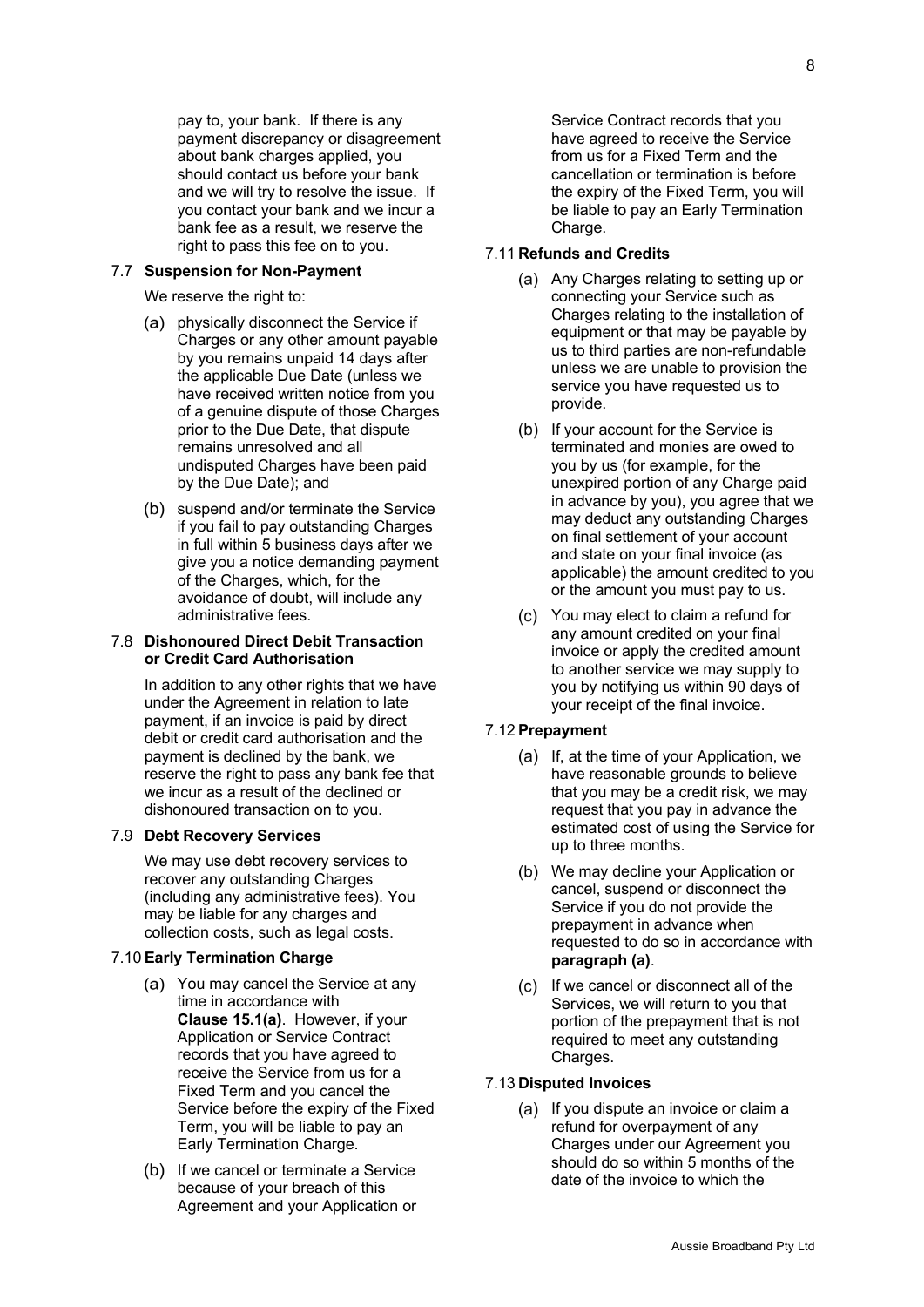disputed amount or alleged overpayment relates.

(b) Nothing in this **Clause 7.13** limits your right to issue proceedings in relation to a disputed invoice or alleged overpayment.

## 7.14 **Cancellation, Suspension or Disconnection for non-payment**

If we cancel, suspend or disconnect the Service for non-payment, you remain liable for all Charges and other liabilities incurred before the date of cancellation, suspension or disconnection of the relevant Service including any applicable Early Termination Charges.

# 7.15 **Set Off**

Unless we agree in writing, you must pay the Charges without any set off. counterclaim or deduction.

# **8 Transfer of your Service from us to another Supplier**

# 8.1 **Transfer**

If you ask us to transfer any of the Services to another supplier, you remain liable to us for any amount payable in relation to the supply of the Services up to the date on which we transfer those Services to another supplier. You will pay us that amount by the applicable Due Date.

## 8.2 **Termination of Services on Transfer**

The provision of Services ceases on the date on which we transfer your Services to another supplier.

# 8.3 **Invoicing**

We will endeavour to invoice you for Charges incurred in relation to Services that you transfer to another supplier within the next normal billing period. If, after that time, we become aware of other Charges or amounts (including fees payable to any other supplier) for those Services up to the date of transfer, or we resolve any dispute so that any liability relating to those Services is quantified and payable by you, then you will pay us all such amounts within 7 days of your receipt of our invoice for them.

#### 8.4 **Indemnity**

We will not accept liability for any amounts owing by you to a supplier or other person. You must indemnify us against any Claim made by a supplier or other person against us in relation to any such amounts.

# **9 Personal Information**

We will only collect, use and disclose Personal Information that is reasonably necessary to provide the Service, comply with our obligations and rights under the Law or this Agreement, or to conduct any credit checks or credit action. You may at any time contact us to access and if required correct any stored Personal Information. Any complaints about our use of Personal Information should be addressed to us in the first instance. Any complaints that cannot be resolved by us may be referred to the Office of the Australian Information Commissioner.

# **10 Confidentiality**

#### 10.1 **Confidential Information**

We retain all rights (including intellectual property) in any information we provide to you relating to the Equipment, the Services or to the provision of the Services which, by its nature or the circumstances of its disclosure to a recipient, is or could reasonably be expected to be regarded as confidential (**Confidential Information**).

#### 10.2 **Protecting Confidentiality**

You will not disclose Confidential Information to any third party and will not allow any written or electronically recorded Confidential Information to be copied or disclosed to a third party without our consent (unless you are required to do so by Law or the information has entered the public domain other than through a breach of confidence). You may also disclose Confidential Information to your professional advisers on condition that they also agree to keep the information confidential.

#### 10.3 **Obligations on Termination**

On termination of the Services for any reason, on our request you will return or destroy any Confidential Information in your possession.

#### 10.4 **Restrictions on Use**

You will not use information that you acquire from us for any purpose unauthorised in writing by us or in any manner that may cause us loss, whether by way of damage to our reputation, financial loss or otherwise.

#### **11 Your obligations**

#### 11.1 **Compliance**

You are responsible for the use of your Service and you will not use your Service other than in accordance with our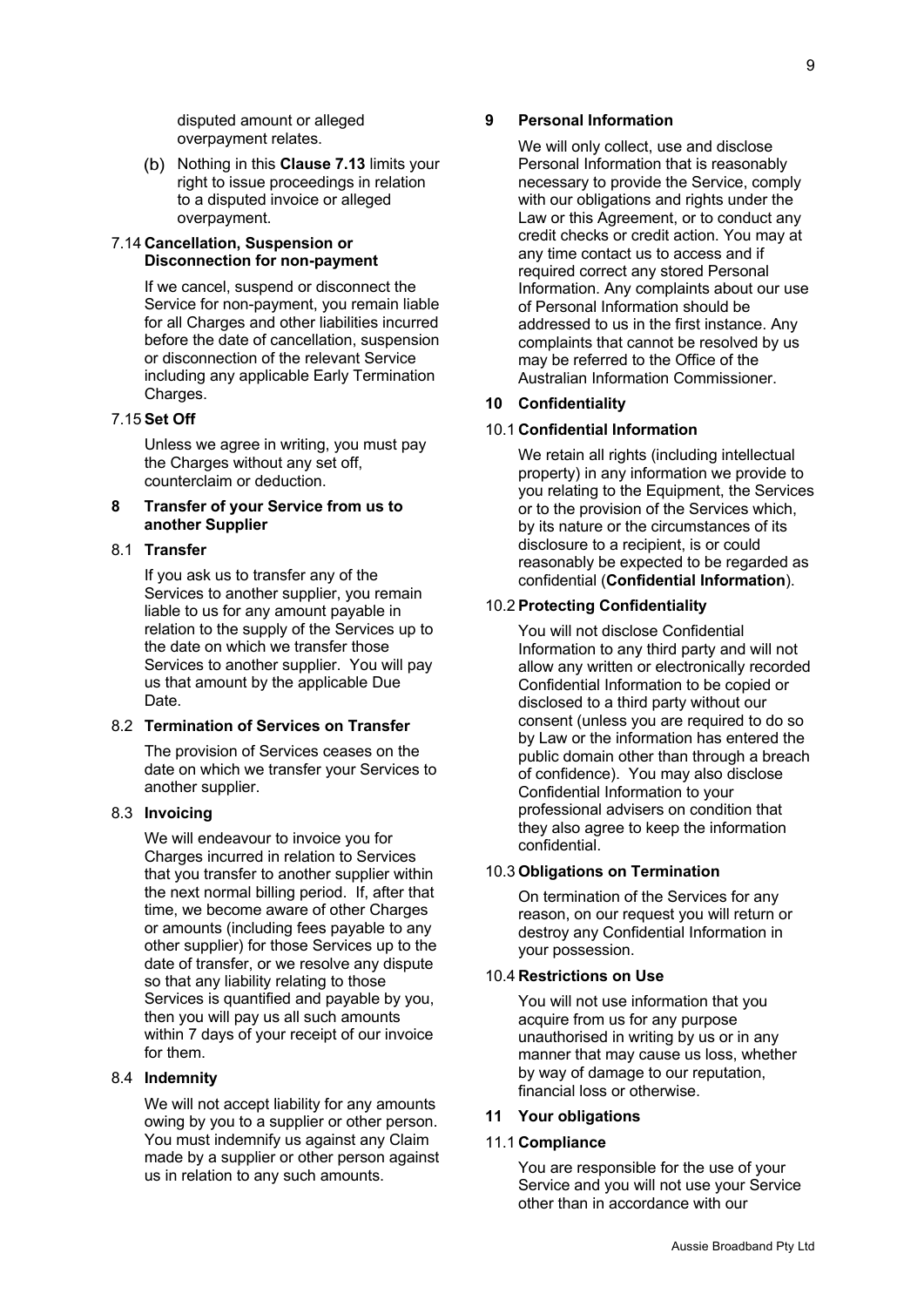Agreement, Laws, and obligations applicable to the Services and their use.

## 11.2 **Obligations**

- (a) In providing the Services to you, you agree that we, or a Third Party Supplier, may take any steps deemed necessary in regards to the Approved Purposes or in order to comply with the Law, industry codes of practice or under direction from a relevant regulatory authority or court order, including:
	- (i) intercepting communications made using a Service; and
	- (ii) monitoring and retaining data accessed or transmitted via the Service.
- (b) You must not do or allow to be done. in relation to a Service, any of the following:
	- (i) engage in denial-of-service attacks, or allow a computer under your authority to be used as part of one;
	- (ii) obtain or attempt to obtain unauthorised access to or control of any other computer or network;
	- (iii) scan ports on other computers or otherwise probe them for means of access or vulnerabilities;
	- (iv) spread (either deliberately or through want of reasonable care) any virus, Trojan horse or other harmful action;
	- (v) breach any Law regulating content, intellectual property or conduct on the Internet or email;
	- (vi) contravene the Privacy Act, the National Privacy Principles, or any guidelines made under them; or
	- (vii) send spam.
- (c) If we or a Third Party Supplier provide you with any software, you will only use it in accordance with its licence terms as notified to you from time to time.
- Except to the extent that we have specifically agreed otherwise or the type of Service being provided to you suggests otherwise, you agree not to resell the Service, nor to establish, maintain or permit multiple concurrent connections to the Service, nor to connect the Service to a local area

network, except if the Service is designated by us as one which supports use of a local area network.

- (e) Except to the extent that we have specifically agreed otherwise, you are solely responsible at your own expense for providing and maintaining all Customer Equipment necessary for the Service and for maintaining any Equipment.
- To the extent permitted by Law, you  $(f)$ acknowledge and agree that:
	- (i) continuity and speed of access to the Internet depend on a wide range of factors, many of which are beyond our control;
	- (ii) we have no control over the accuracy or appropriateness of any information on the Internet;
	- (iii) we are not responsible for any software or data available on the Internet;
	- (iv) if we provide to you technical or other support or advice in relation to any matter which is outside our direct responsibility under this Agreement, we do so only in an attempt to assist you and without incurring any liability other than any which cannot Lawfully be excluded.

# 11.3 **Level Playing Field Laws**

- (a) Parts 7 & 8 of the Telecommunications Act prohibit Aussie Broadband supplying high speed broadband services to residential customers and business customers with less than 15 employees unless the business is a carrier or carriage service provider or Aussie Broadband is reselling a service that it acquires on a wholesale basis from another carrier.
- (b) If the Service includes a high speed broadband service that Aussie Broadband is not acquiring on a wholesale basis from another carrier, the Customer warrants to Aussie Broadband that unless it is a carrier or carriage service provider as defined by the Telecommunications Act, that it has and will continue to have at least 15 employees that are not casual employees and indemnifies Aussie Broadband for any liability that Aussie Broadband incurs because of a breach of this warranty.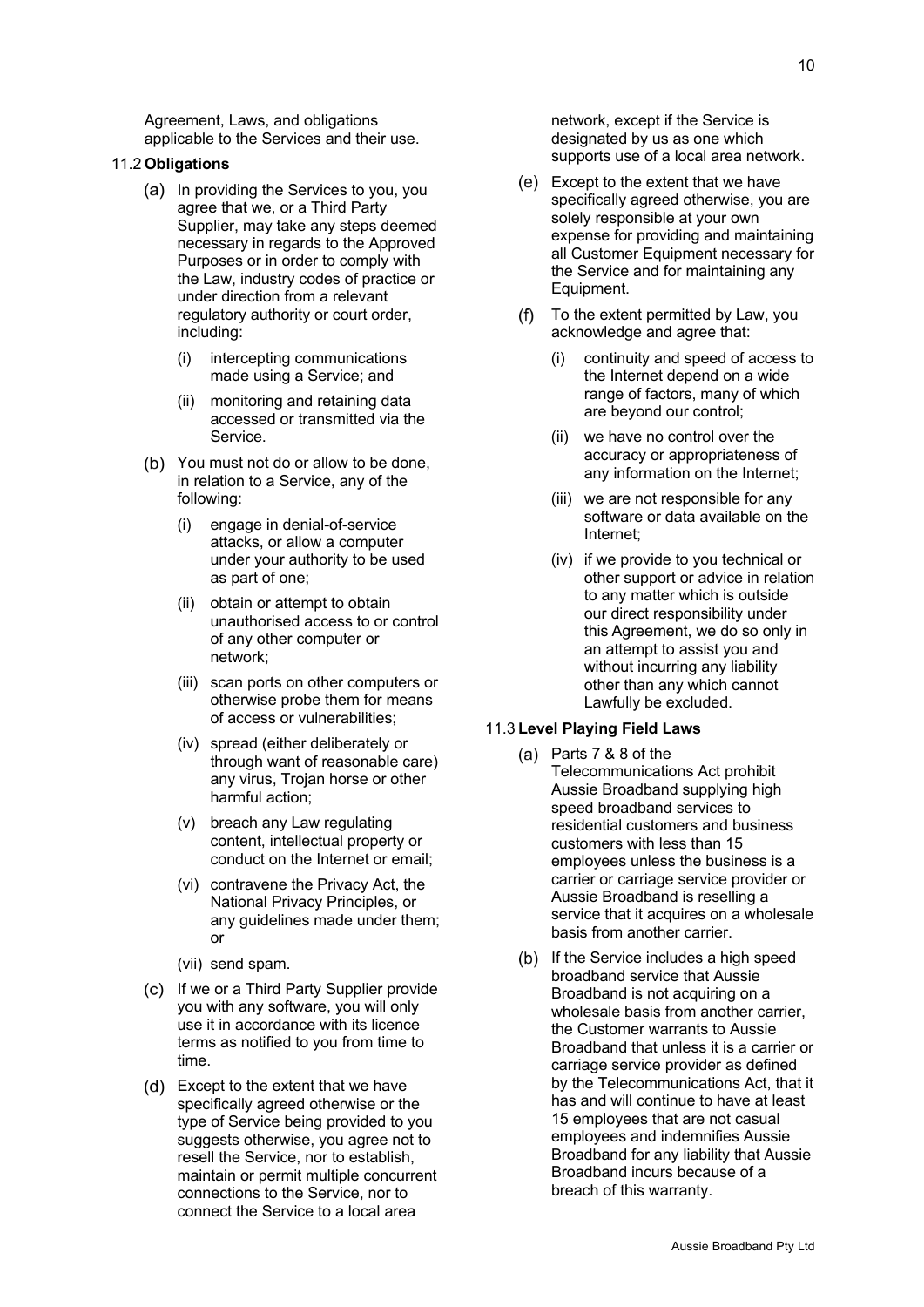- (c) If at any time the Customer does not have at least 15 employees, the Customer must inform Aussie Broadband and Aussie Broadband will attempt to arrange for the relevant Service to be provided by an alternative supplier, or shifted on to a wholesale service, or may terminate the service.
- (d) If a service is terminated pursuant to clause 11.3(c) the Customer may be liable for Early Termination Charges.

#### 11.4 **Internet Security**

You acknowledge and accept that any access to the Internet involves security risks and that new threats to Internet security are continually evolving. You accept responsibility for maintaining your own security and acknowledge that we have recommended that you should at least:

- maintain and protect your Personal Information, user identity, email address and password (keeping the password secure, including not disclosing it, avoiding the use of dictionary words, names or dates, changing it regularly, not keeping it in writing or storing it on a computer);
- (b) use and keep current anti-virus and firewall software;
- (c) restrict access to Equipment;
- not accept or open emails or files from unknown sources;
- (e) protect users from unsuitable Internet content;
- keep up to date on Internet security  $(f)$ issues;
- (g) avoid unexpected data Charges or Shaping by regularly monitoring your data usage.

#### 11.5 **Information**

You warrant that the information supplied by you in relation to our Agreement is true and correct. You will promptly inform us of any changes to this information.

#### 11.6 **Assistance**

For the duration of our Agreement, you will provide us free of charge with all assistance, information, access, facilities and services reasonably required by us to enable us to perform our obligations under our Agreement, including use of Customer Equipment if required.

#### **12 Use of Services**

#### 12.1 **Interference**

If inadequate capacity in the Customer Equipment or Equipment or your use of the Service interferes, or in our opinion threatens to interfere, with the efficiency of any network used in the supply of the Services, you must follow our directions or the directions of the relevant network operator on how to end or avoid that interference.

## 12.2 **Use of Services**

You must:

- (a) ensure the Services are used solely for their intended purpose;
- (b) notify us immediately of any security breach (suspected or otherwise) regarding the Service or your confidential password or customer login; and
- not permit any other person to resell or purport to resell any Service.

#### 12.3 **Technical Regulation**

You must not connect or maintain a connection to a facility used in connection with the supply of Services to you or other parties that does not comply with technical codes, standards or regulations made under the Telecommunications Act, any declaration or other requirement of the ACMA or any code, standard or guideline published by the Australian Communications Alliance Ltd.

# 12.4 **Illegal Use**

You must not use or allow another person to use a Service to transmit, receive or publish any material that is defamatory towards any person, or in breach of copyright, any obligations of confidentiality or otherwise in breach of any Law. If you breach this clause, we may suspend or cancel the Service in accordance with **Clause 15.4(f)**. You will indemnify us against any Claim that we suffer as a result of your use of the Service to commit an offence or otherwise breach this **Clause 12.4**.

# **13 Equipment we supply to you**

# 13.1 **Title**

If we, or our Third Party Supplier, provides a facility or any item of equipment (**Service Equipment**) to you for use in relation to the Services (but we do not sell that Service Equipment to you):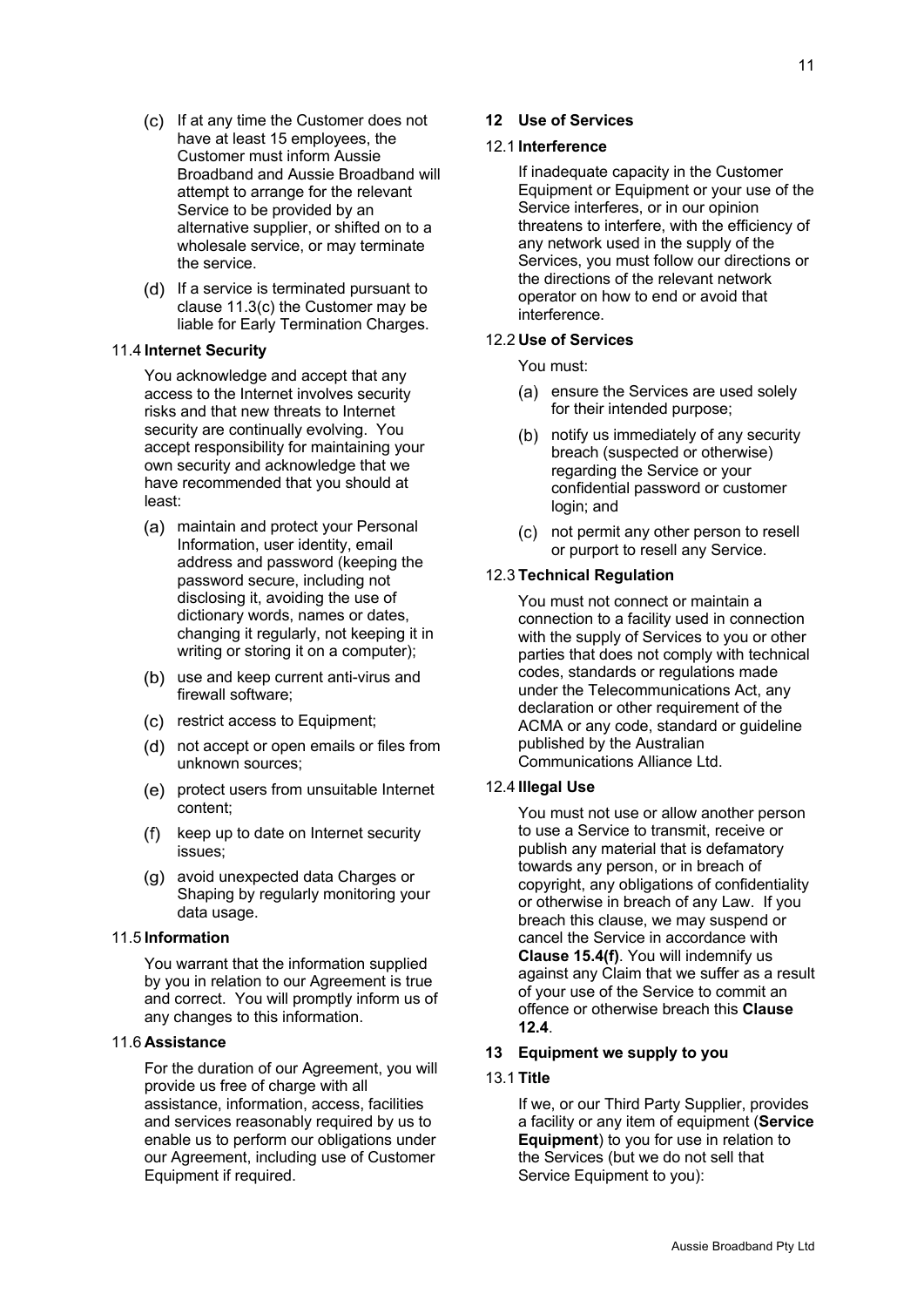- (a) risk in the Service Equipment passes to you on delivery;
- (b) that Service Equipment always remains our property unless, in our sole discretion, we deem that title has passed to you;
- you must keep the Service Equipment in good repair, free from any Encumbrance and must not register any interest in the Service Equipment under the PPSA. You agree that we or our Third Party Supplier may register an interest in the Service Equipment under the PPSA without complying with any provision of the PPSA or *Personal Property Securities regulations 2010* (Cth) that may be contracted out of;
- (d) you must pay any rental Charges for the Service Equipment, if applicable;
- (e) at a time nominated by us, you will allow us to and, where applicable, will ensure that the landlord allows us to, remove the Service Equipment from the premises where it is installed upon expiry or termination of the supply of the Services;
- you will not part with possession of the Service Equipment except to us;
- $(g)$  if we are unable to recover the Service Equipment, we may recover the value of it as a debt due by you, including offsetting the value of the Service Equipment against any monies owed to you by us;
- (h) you indemnify us against any loss or damage to the Service Equipment, unless that loss or damage arises from fair wear and tear; and
- (i) you must:
	- (i) not remove or obscure any identification marks on the Service Equipment;
	- (ii) comply with our reasonable instructions to protect our ownership of the Service Equipment; and
	- (iii) not do anything which might detrimentally affect our ownership of the Service Equipment.

# 13.2 **Changes to Service Equipment**

We may, in our sole discretion and at any time, replace any of our Service Equipment. If we have agreed to provide a Service to you for a Fixed Term,

replacement of Service Equipment will be subject to our obligations under **Clauses 3.8** and **3.9.**

#### 13.3 **Access**

- You will allow us access to the Service Equipment during Business Hours (or at such other times as we arrange with you), and this right of access will not end until all Service Equipment is returned to us, even if the Services have been cancelled.
- We (or a Third Party Supplier) may need access to your premises from time to time in connection with the provision and maintenance of the Service Equipment or a Service. If you do not provide such access as we, or a relevant Third Party Supplier, reasonably require, we may limit, suspend, cancel or disconnect your Service.
- (c) If you want us to provide a Service and that Service requires the installation of any facility, equipment or cabling on your premises whether by us or a Third Party Supplier, you must allow us or any relevant Third Party Supplier to:
	- (i) have access to your premises at a time nominated by us to install the facility, equipment or cabling; and
	- (ii) install the facility, equipment or cabling on your premises.
- (d) If you do not own the premises referred to in **paragraph (c)**, you must have the owner's permission and you warrant to us that you do have that permission.
- (e) If we need access to your premises you must provide us with safe and prompt access and indemnify us against any Claim by the owner or occupier of the premises in relation to our entry onto the premises.

## 13.4 **Maintenance of Service Equipment**

We may suspend Services for a reasonable period of time to perform maintenance on the Service Equipment, provided that in each case, we will use our reasonable endeavours to:

(a) give you reasonable notice (bearing in mind the urgency and nature of the work) of any interruption to the Services; and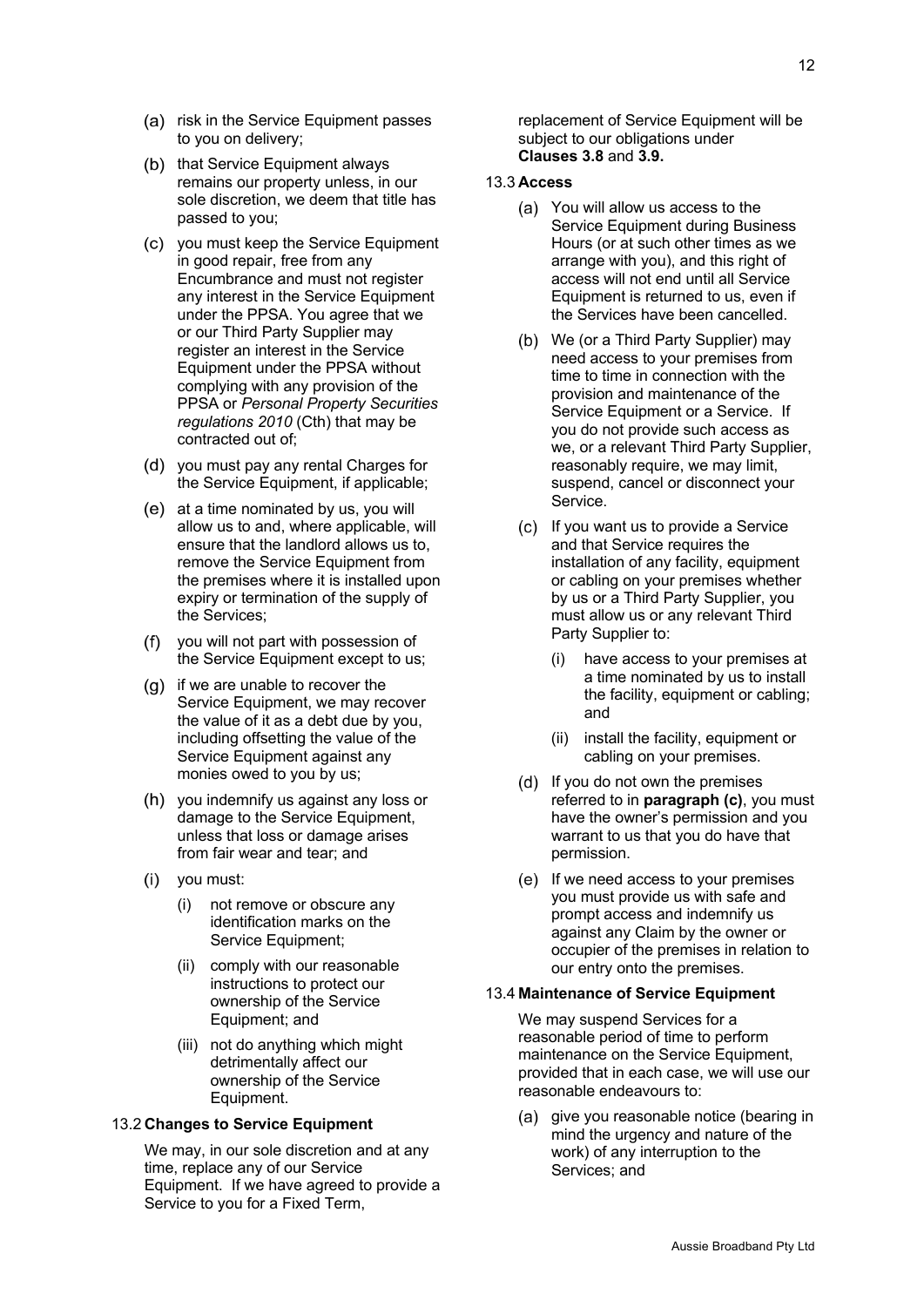(b) minimise any interruption to the Services.

# 13.5 **Maintenance of Customer Equipment**

If any of your facilities or Customer Equipment are used in the provision of the Services to you, you are responsible for the maintenance of your facilities and Customer Equipment unless we otherwise agree in writing.

## 13.6 **Interference**

You will ensure that the Service Equipment, and any other Customer Equipment, facilities or connections used in providing Services, are not altered, maintained, repaired or connected to, or disconnected from, any power source or line except by service personnel approved by us.

# 13.7 **Electricity**

You will make available and be responsible for payment of, an adequate power supply for the operation of any Equipment or Customer Equipment used in the provision of Services. If provision of the Service is dependent on the supply of electricity we do not guarantee the supply of the Service where the supply of electricity is either disrupted or discontinued.

#### 13.8 **Insurance**

On our request, you must insure any Service Equipment for an amount and on terms reasonably required by us.

# **14 Equipment you acquire from us**

14.1 **Title**

If we sell you a facility or any item of equipment (**Purchased Equipment**):

- (a) that Purchased Equipment remains our property until we receive full payment from you or we otherwise deem in our sole discretion that title has passed to you (prior to the receipt of full payment);
- (b) until we receive full payment from you, you hold the Purchased Equipment as bailee for Aussie Broadband and will not part with possession of the Purchased Equipment except to us;
- (c) if you do part with the Purchased Equipment before making full payment to us, we may recover the value of it as a debt due, including offsetting the value of the Purchased Equipment against any monies owed to you by us;
- (d) until full payment of the Purchased Equipment is received, you indemnify us against any loss or damage to it;
- $(e)$  until we receive full payment for the Purchased Equipment, you must not remove or obscure any identification marks on it, and must comply with our reasonable instructions to protect our ownership and not do anything which might detrimentally affect our ownership of the Purchased Equipment; and
- $(f)$  if it is able to do so, Aussie Broadband assigns any manufacturer's warranty in Purchased Equipment to the Customer. To the extent legally permissible (and subject to any applicable Consumer Guarantees), Aussie Broadband does not provide any further warranty in regards to Purchased Equipment.

# 14.2 **Risk**

Risk of loss or damage to the Purchased Equipment will pass to you upon delivery.

# 14.3 **Installation**

Subject to agreement between us and you as to which Services and/or Purchased Equipment we install, we will install such Services and/or Purchased Equipment at a site nominated by you. We may charge you our current Charges for installing the Purchased Equipment and/or a Service. We will use reasonable endeavours to install the Purchased Equipment and/or a Service on or around the installation date requested by you.

#### 14.4 **Returns and Refunds**

Subject to any rights you have in respect of our breach of a Consumer Guarantee:

- we do not provide refunds for unwanted Purchased Equipment. If you require a different model and the Purchased Equipment is unused, we allow [14 business days] from the date you received the Purchased Equipment to return it to us at your own cost for replacement with a different model. Your account will be credited with the purchase price and you will be required to pay any additional amounts for the replacement model.
- (b) No credit will be applicable on any Purchased Equipment returned after the 7 business day period referred to in **paragraph (a)**.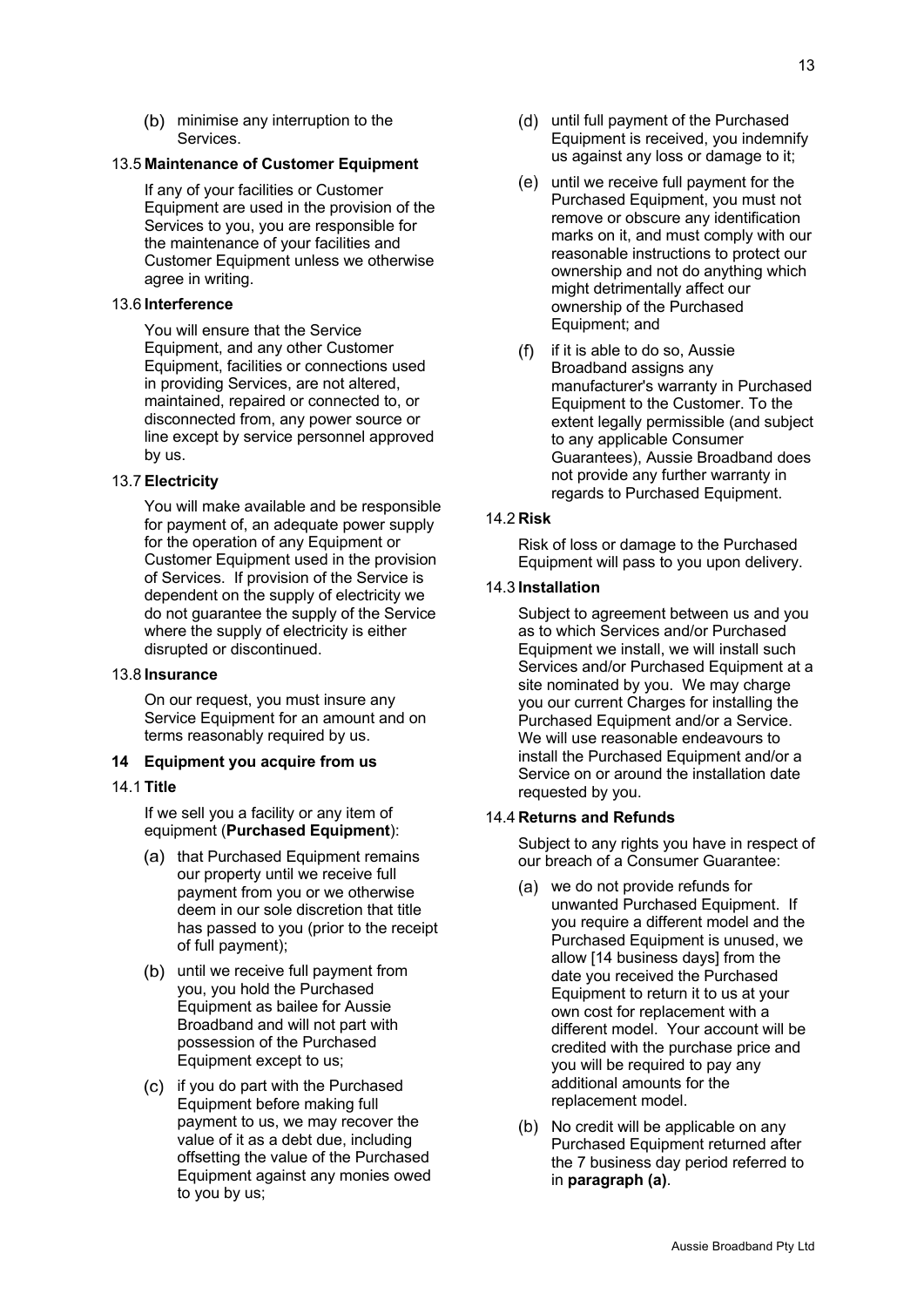#### 15.1 **Your rights to cancel or terminate**

- You may cancel a Service by giving us 30 days' notice. If you cancel a Service during an applicable Fixed Term for that Service, you may be liable to pay an Early Termination Charge in accordance with **Clause 7.10**.
- (b) You may otherwise cancel a Service at any time by giving us notice if:
	- (i) you are entitled to do so in accordance with Clause **Error! Reference source not found.**;
	- (ii) you are entitled to do so in accordance with Clause 17.2;
	- (iii) we are in material breach of our Agreement, which is capable of being remedied, but which we have failed to remedy within 30 days after you give us notice to remedy the breach; or
	- (iv) we are in material breach of our Agreement and it is something which cannot be remedied, including where there have been prolonged or repeated Interruptions to the Service that have resulted in an Interruption to the Service of at least 14 days. This clause does not apply to Interruptions which occur because of:
		- (A) a cancellation, suspension or restriction to the supply of the Service in any of the circumstances listed in **Clause 15.4**;
		- (B) a system or network outage for an insignificant period;
		- (C) Scheduled Maintenance;
		- (D) a fault or other event which may reasonably be attributed directly or indirectly to your Equipment; or
		- (E) your acts or omissions.
- (c) If you cancel a Service for any of the reasons set out in **paragraph (b)**:
	- you will not be liable to pay an Early Termination Charge (provided that we can recover any outstanding Charges incurred up to the date on which our Agreement ends and any

outstanding amounts that cover installation costs or Equipment); and

(ii) you will be entitled to a refund of the unexpired portion of any amounts you have paid in advance for the Service in accordance with **Clause 7.11**.

## 15.2 **Preparation Costs**

If you request a Service from us and cancel that request before we provide the Service, you may be liable to pay us a Service Cancellation Charge for our costs incurred in preparing to provide the Service.

# 15.3 **Our Suspension and Cancellation Rights**

We may suspend, limit or cancel a Service:

- (a) if you notify us in accordance with Clause 15.1;
- $(b)$  to the extent necessary for us to comply with an order, instruction or request of a Government Agency, an emergency services organisation or any other competent authority (whether such an order, instruction or request is received or reasonably anticipated by us);
- $(c)$  if we are required to do so by Law;
- $(d)$  if there is an emergency;
- (e) if the Network is being modernised or upgraded;
- $(f)$  if a third party (including any Third Party Supplier) withdraws or suspends a service which means we cannot provide your Service;
- (g) during any technical failure, modification or maintenance involved in the Service provided that we will use reasonable endeavours to procure the resumption of the Services as soon as practicable;
- $(h)$  if there are reasonable grounds for believing a threat or risk exists to the security or integrity of Our Network or that provision of the Service may cause death, personal injury or damage to property;
- $(i)$  if we reasonably determine that such action is necessary to repair, maintain or restore any part of Our Network;
- (j) if the provision of the Services by us does or may contravene any Law or we have reasonable grounds to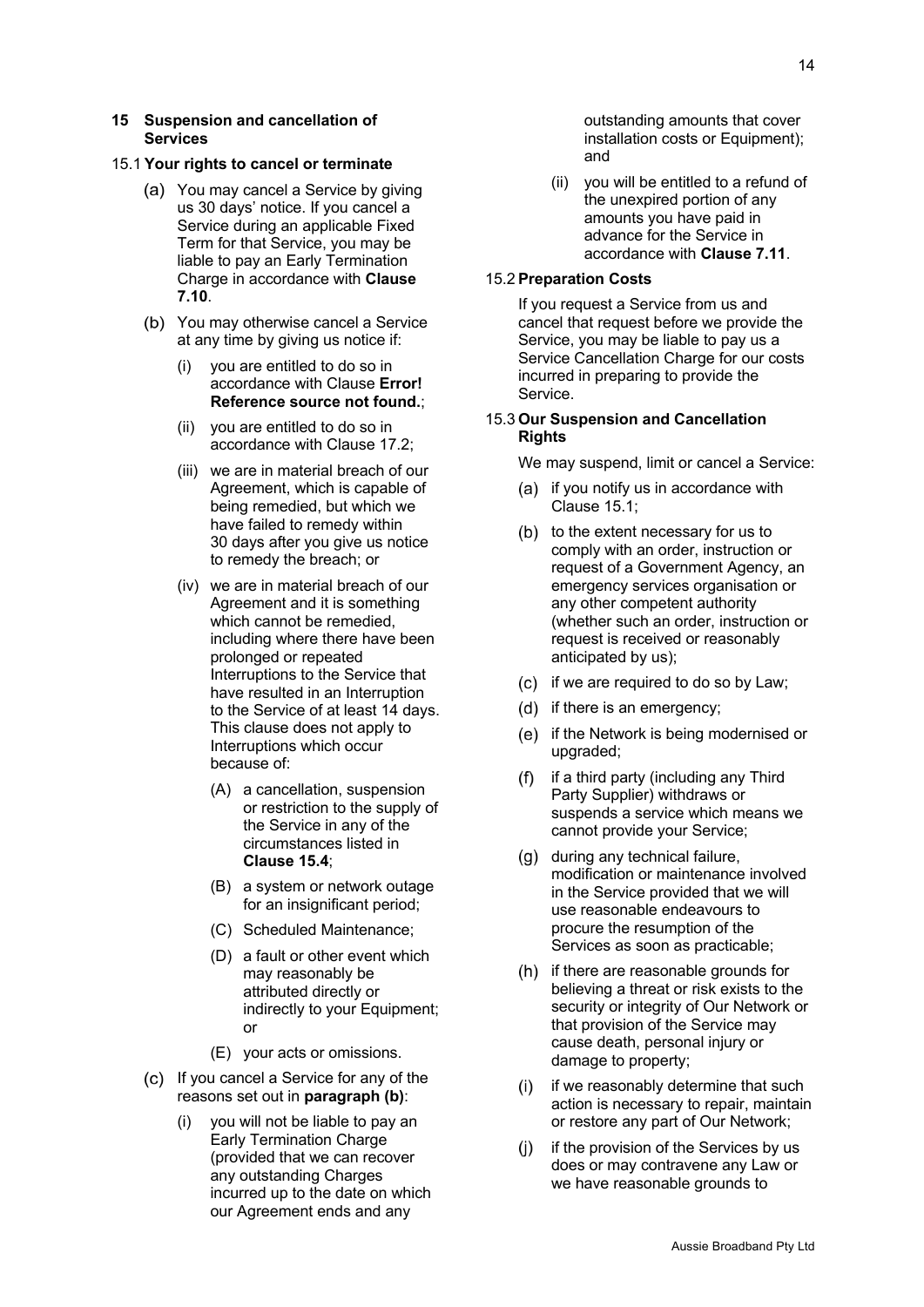believe that it may in the immediate future contravene any Law;

- a Force Majeure Event prevents us from supplying the Service in accordance with the Agreement for 30 days; or
- $(1)$ if your Service has not been used or accessed for a continuous period of 24 months.

#### 15.4 **Other Suspension or Cancellation Events**

We may suspend, limit or cancel a Service if:

- (a) you vacate the premises to which we have been supplying a Service to you;
- (b) we are unable to enter the premises during Business Hours or another time agreed by us to inspect, repair or maintain any Equipment or cabling connected with a Service provided to you;
- we have the right to do so in accordance with **Clause 7.7** for your failure to pay Charges or other amounts;
- (d) you do not provide prepayment as required by us in accordance with **Clause 7.12,** a security bond as required by **Clause 6.2,** or **Clause 15.6(b))**;
- we have reasonable grounds to suspect fraud or other illegal conduct by you in applying for the Service;
- we have reasonable grounds to suspect fraud or other illegal conduct by you or any person using your Service;
- (g) you fail to comply with our Fair Use Policy (if applicable to your Service);
- (h) vou fail to rectify any defect or inadequacy in any Customer Equipment or cabling not owned or maintained by us within 30 days of being requested to do so by us;
- (i) your use of the Services interferes with the efficiency of Our Network or a Third Party Supplier's network and you fail to rectify the situation within 24 hours of being requested to do so by us;
- you do, or allow to be done, anything which in our reasonable opinion may have the effect of jeopardising the operation of any Service;
- (k) you become a carrier or carriage service provider within the meaning of the Telecommunications Act;
- (I) vou become bankrupt, insolvent or have a receiver, manager, administrator or liquidator appointed over you or any of your assets;
- (m) we have reasonable grounds for believing you are a credit risk, including the following grounds:
	- (i) your usage of the Service is unusually high when compared to previous account activity and you fail to respond to notices from us about that usage (but you acknowledge that we are not obliged to monitor usage of a Service, or to suspend, limit or cancel a Service if there is unusual usage, and you remain liable to us for usage of that Service);
	- (ii) you fail to pay an invoice by the Due Date and have a payment history indicating late payments, dishonoured payments or failures to pay, or you fail to pay or replenish a security bond as required by **Clause 15.6(b)**; or
	- (iii) we become aware of public notices of your pending bankruptcy, winding up or other insolvency events, or
- (n) you are in material breach of any of the terms or conditions of our Agreement, including these General Terms.

#### 15.5 **Cancellation for convenience**

We reserve the right to cancel any Service:

- (a) if there is no Fixed Term specified in your Application, at any time by giving you 30 days' notice;
- (b) if a Fixed Term is specified in your Application,
	- (i) at any time after the end of the Fixed Term by giving you 30 days' notice; or
	- (ii) during the Fixed Term, if we have your consent; or
	- (iii) during the Fixed Term, if we offer to migrate you to a reasonably comparable alternative service for the remainder of the Fixed Term and take reasonable steps to offset any more than minor detrimental effects of the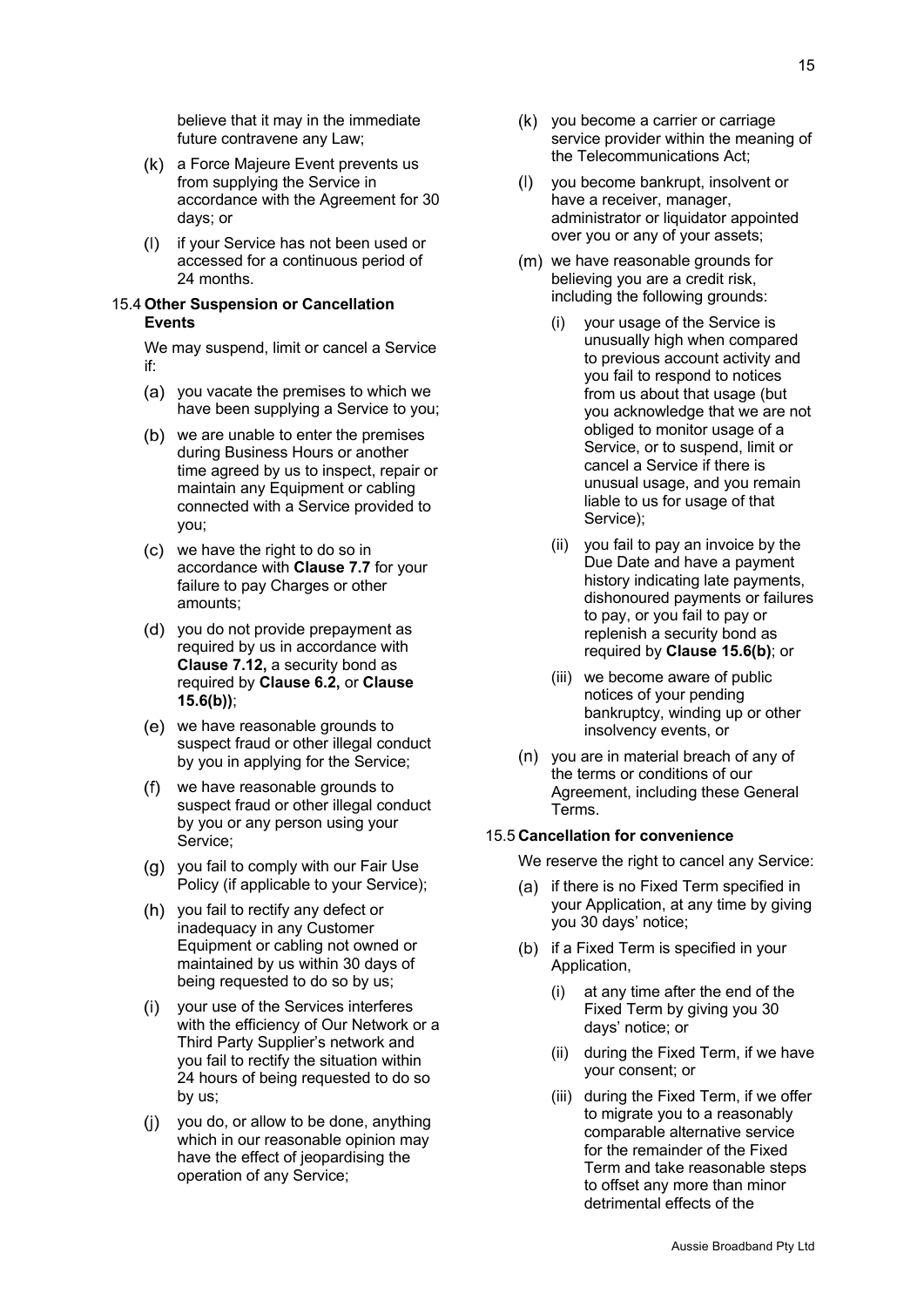migration caused by differences between the cancelled service and the alternative service we offer;

(c) if we reasonably determine that it is not technically or operationally feasible to supply the Service to you, at any time prior to the Service commencement date specified in **Clause 3.4** by giving you notice.

# 15.6 **Consequences of Cancellation, Suspension or Termination**

- Subject to our rights under **Clause 15.1(a)**, if we cancel or suspend the Service for any of the reasons listed in **Clause 15.3**, we will not charge you any disconnection or reconnection fee. If your account is terminated as a result of any of these events, you will be entitled to a refund of the unexpired portion of any amounts you have paid in advance in accordance with **Clause 7.11.**
- Without limiting any of our rights under the Agreement or at Law, if we cancel or suspend the Service for any of the reasons listed in **Clause 15.4**, you will be liable to pay a disconnection fee, any applicable Early Termination Charge and, if we agree to reconnect the Service, a reconnection fee in addition to your liability to pay all other Charges incurred up to the time of cancellation of the Service. We also reserve the right in these circumstances to require before reconnection of the Service that you pay a security bond that will be based upon the value of any equipment in your possession that you have not fully paid for and our reasonable estimate of the amount necessary to protect our interests. We may utilise your security bond to recover or pay any amounts payable by you to us or to compensate ourselves for any loss, liability or expense suffered or incurred by us as a result of any breach of the Agreement by you. If we utilise any of the security bond you must replenish the security bond within 7 days of our request. Unused portions of the security bond will be reimbursed to you within a reasonable time after termination of all Services that you have with us.
- $(c)$  If we advise you that we are cancelling your Service in accordance

with **Clause 15.5**, you will not be liable to pay a disconnection fee or Early Termination Charge, but will be liable to pay all other Charges incurred up to the time we cancel your Service.

- (d) If we suspend a Service in accordance with the Agreement as a result of a breach of the Agreement by you, you will have to pay all charges arising in respect of the Service during the suspension (excluding usage based charges).
- (e) On termination of a Service for any reason, you must immediately:
	- (i) stop using the Service and any Equipment owned by us or any Third Party Supplier; and
	- (ii) at a time nominated by us, allow us to remove any Equipment owned by us or any Third Party Supplier or any Purchased Equipment that you have not paid for in full.
- $(f)$ You remain liable for all Charges payable in respect of Services provided to you up to the time of cancellation, suspension or termination.
- (g) Once the Agreement has been terminated or cancelled for any reason, we may delete all of your data from any storage media. You are solely responsible for backing up your data.

# 15.7 **Expiration of a Fixed Term or Other Period**

If we have agreed to provide a Service to you for a Fixed Term or any other agreed period and that Fixed Term or other period expires and neither you nor we cancel the Service, we will continue to supply the Service to you on a month-to-month basis.

# 15.8 **Reconnection Charges**

We may apply a Charge for the reconnection of any Service, except where the disconnection was caused by our error or our failure to perform our obligations under the Agreement or was the result of any of the events specified in **Clause 15.3**.

#### **16 Liability and indemnity**

# 16.1 **Your liability to us**

You are liable to us for:

all charges for the use of your Service; and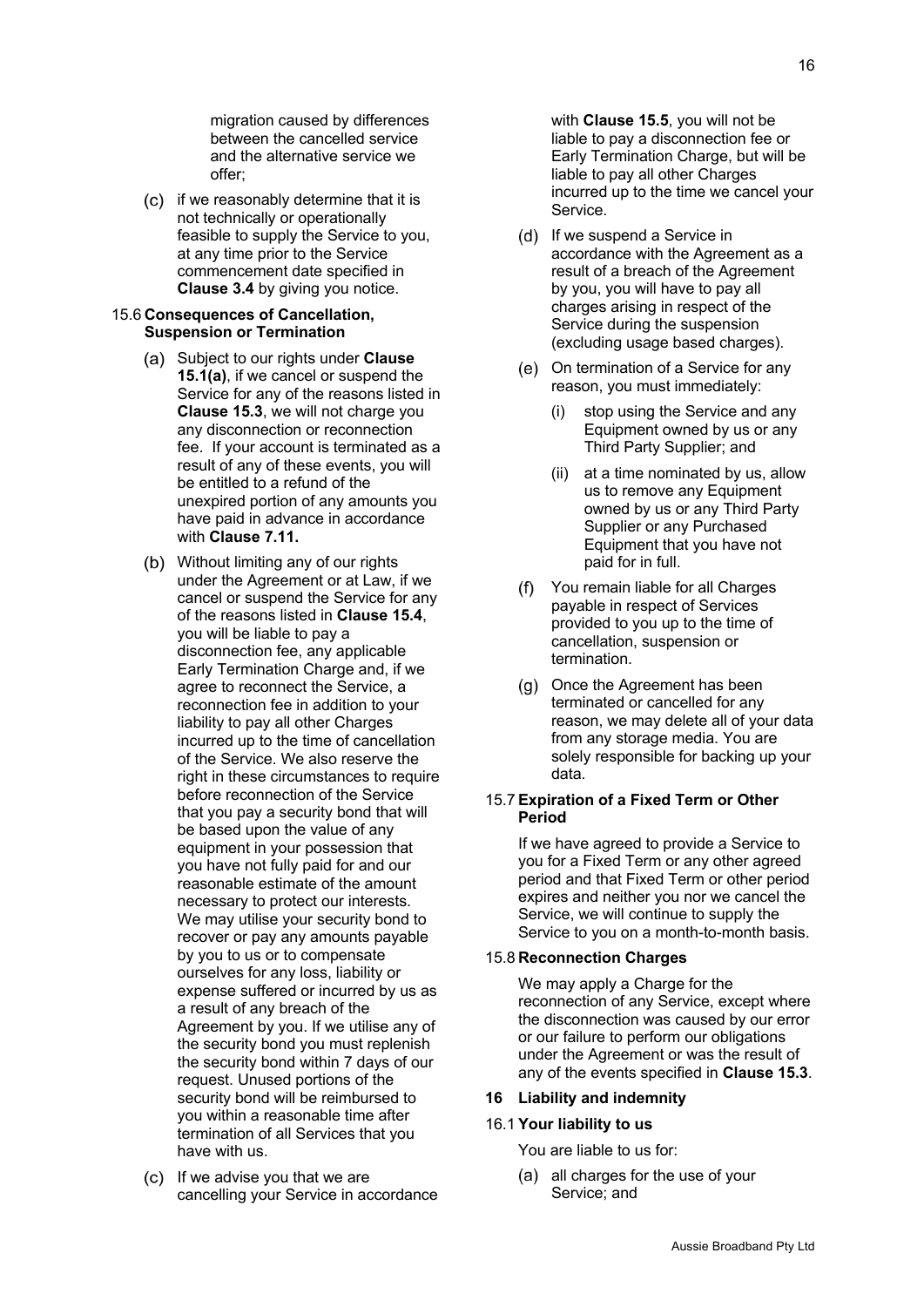(b) any damage to Service Equipment, which is not the result of fair wear and tear or the result of our fault or our negligence.

# 16.2 **Non-excludable rights**

You may have rights under the Telecommunications Act, the Australian Consumer Law and other Laws which apply to the Service. Nothing in the Agreement (including the other provisions of this **clause 16**) limits or removes these rights where it would be unlawful to do so.

# 16.3 **Consumer Guarantees**

Where a Consumer Guarantee applies to the Services or goods we supply to you, subject to section 64A(3) of the Australian Consumer Law we limit our liability for failure to comply with the Consumer Guarantee to:

- (a) in regard to Services: supplying the Services again or paying you the cost of having the Services supplied again;
- (b) in regards to goods: replacement of the goods or the supply of equivalent goods, the repair of the goods, the payment of the cost of replacing the goods or of acquiring equivalent goods, or the payment of the cost of having the goods repaired.

#### 16.4 **Implied terms**

We exclude all conditions and warranties which might otherwise be implied into the Agreement, regardless of their source. Our liability for non-excludable conditions and warranties is limited (where it can be limited) to the remedies set out in **Clause 16.3**.

#### 16.5 **Application of Consumer Guarantees**

The limitations of liability in clause 16.3**:**

- (a) apply if the Service and/or goods we supply to you is not of a kind ordinarily acquired for personal, domestic or household use or consumption;
- (b) apply if it is reasonable for us to limit our liability, as contemplated by section 64A of the Australian Consumer Law; and
- (c) do not apply to a breach of the Consumer Guarantees relating to clear title, undisclosed securities and undisturbed possession under sections 51 to 53 of the Australian Consumer Law.

# 16.6 **Exclusion of Consequential Loss**

We are not liable to you for Consequential Loss.

## 16.7 **Service Levels**

- Where a Service Level Agreement applies to a Service, to the extent permitted by law, our total liability to you in relation a failure of the Service is limited to any rebates under the Service Level Agreement.
- (b) Rebates for a failure to achieve a Service Level apply only for Interrupted Faults and not for Degrade Faults.
- The Customer must apply in writing for any applicable rebate under an SLA within 60 days of the end of the month in which a failure to achieve a Service Level occurred and if it does not do so, the rebate is forfeited.
- (d) Service Level rebates will only be provided as a credit on the Customer's Aussie Broadband account and the Customer is not entitled to a cash payment.
- (e) The Customer agrees that the performance and availability of the Service is not warranted beyond the SLA and that Aussie Broadband does not represent that the Service will be compatible with particular computer systems, software, data formats, equipment, or operating systems unless provided to the Customer by Aussie Broadband or expressly stated in the Agreement.

# 16.8 **Limits to our liability**

To the extent permitted by Law, our total liability to you in any 12 month period in respect of all claims in arising out of or connection with all Services supplied to you will not in any circumstances exceed the lesser of:

- $(a)$  the total amount paid or payable by you to us in the preceding 12 month period; or
- $(b)$  \$1 million.

Without limiting the above liability cap, our liability for your loss under or in connection with the Agreement or the Service is reduced to the extent that your acts or omissions including a failure to take reasonable steps to avoid or minimise loss or your equipment (or the acts, omissions or equipment of a third person, including a supplier) cause or contribute to that loss.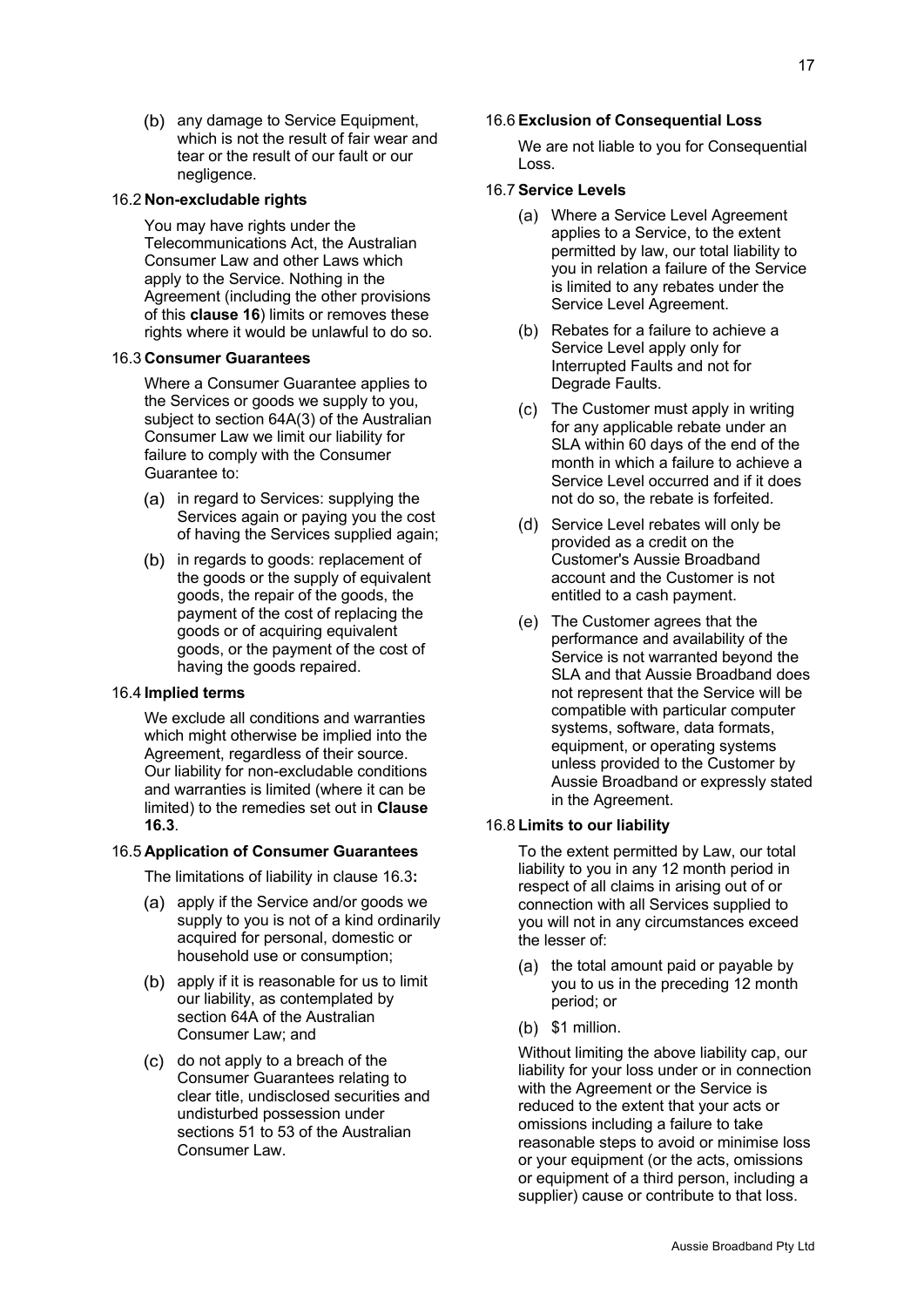#### 16.9 **Your indemnity to us**

You are liable and will indemnify us against all loss arising from or in relation to:

- $(a)$  a claim against us arising out of the death of or personal injury to our personnel or representatives, to the extent that such damage or loss is caused by an act or omission by you or any of your personnel or representatives;
- (b) any damage to or loss of any equipment, network or other tangible property of ours or any third party to the extent that such loss is caused by an act or omission by you or any of your personnel or representatives;
- a claim by a third party against us to the extent that the claim relates to any act or omission of you or any of your personnel or representatives in relation to this contract;
- all loss (including consequential and indirect loss or damage) arising from any breach by you or your personnel or representatives of **Clause 12**;
- (e) if we use a Third Party Supplier in providing the Services, you will indemnify us for all loss suffered by us as a result of a claim by you or a third party against the Third Party Supplier (excluding claims for death, personal injury or physical damage to tangible property) arising from or in connection with the supply or cessation of supply of the Services;
- you will indemnify us for all loss suffered by us as a result of a third party claim against us (excluding claims for death, personal injury or damage to tangible property) arising from or in connection with the supply or cessation of supply of the Services.

Without limiting any other term of this contract, you will release us from any and all loss to the extent that such loss or liability is caused by a negligent act or omission of you or any of your personnel or representatives.

#### 16.10 **Cancellation of a Service**

Cancellation of a Service or termination or expiry of the Agreement does not affect the provisions of the Agreement concerning limitation of liability and indemnity.

## **17 Force majeure**

#### 17.1 **No Liability**

Subject to our obligations under the CSG and any non-excludable rights you have under the Australian Consumer Law, we are not liable for, and will not be deemed to be in breach of the Agreement in the event of:

- (a) any delay in installing a Service;
- (b) any delay in correcting any fault in a Service;
- (c) failure to provide a Service or incorrect operation of any Service;
- (d) Service outages; or
- (e) any breach of the Agreement by us,

if it is caused directly or indirectly by a Force Majeure Event.

#### 17.2 **Termination for Force Majeure**

If any delay, Interruption or failure to deliver a Service because of a Force Majeure Event continues for more than 30 days after the commencement of the delay, Interruption or failure to deliver, then either party may terminate the affected Service(s) by notice in writing to the other party.

#### **18 Telephone numbers and public addressing identifiers**

- (a) The Telecommunications Number Plan 1997 (Cth) sets out rules for issuing, transferring and changing telephone numbers. You and we must comply with the Telecommunications Number Plan.
- $(b)$  In addition to telephone numbers, the Service may use other identifiers such as an IP address or domain name (Public Addressing Identifiers). You must comply with the requirements of any Regulatory Authority or other body which administers Public Addressing Identifiers.
- You are entitled to continue to use any telephone number we issue to you, except in circumstances where the Telecommunications Number Plan allows us to recover the number from you.
- (l) You acknowledge and agree that:
	- (i) we do not control the allocation of Public Addressing Identifiers;
	- (ii) we are not liable to you if we are required to change, withdraw, suspend or re-assign any Public Addressing Identifier as a result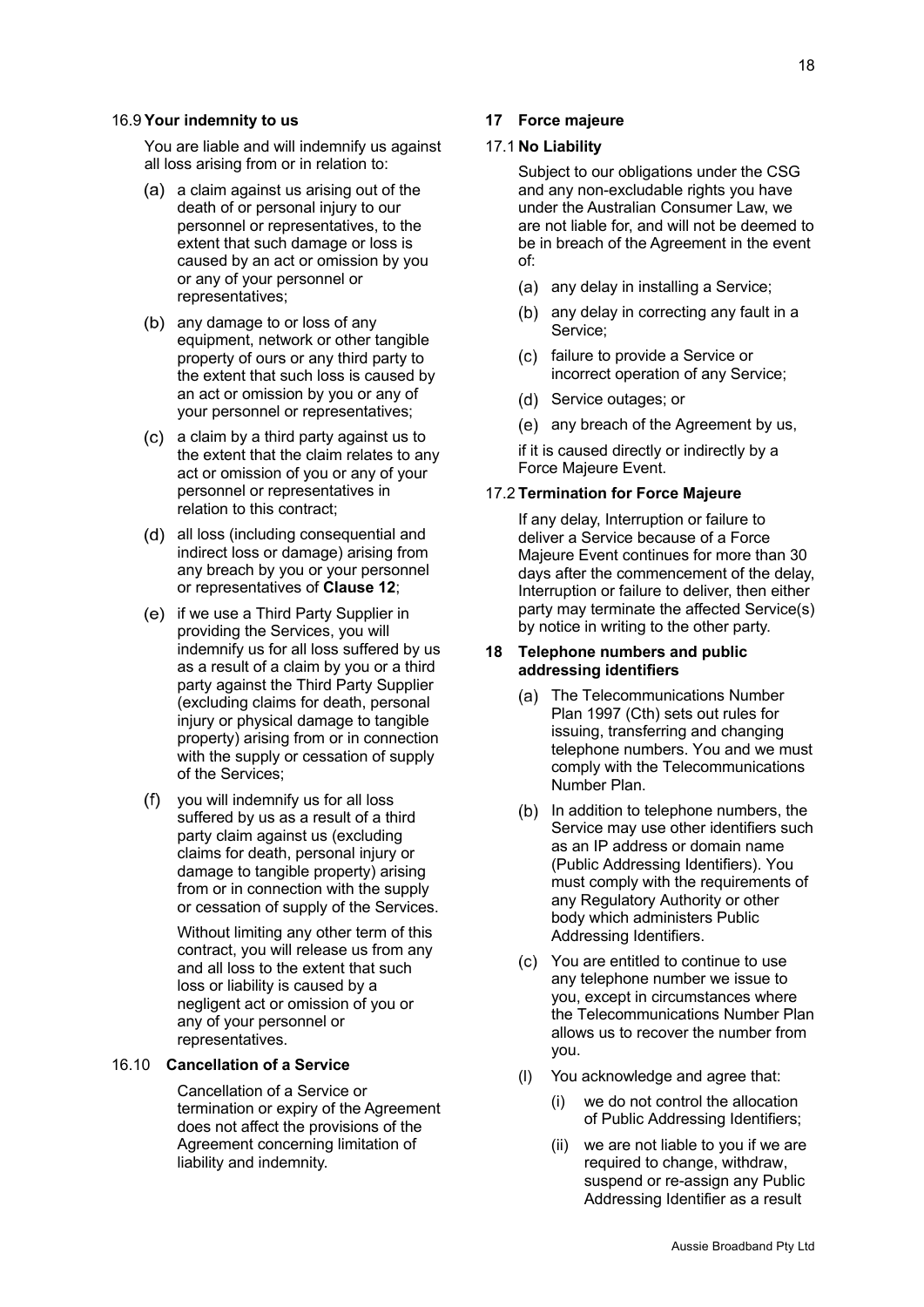of any direction given by a Regulatory Authority or other body which administers Public Addressing Identifiers; and

(iii) on cancellation of the Service, your right to use a Public Addressing Identifier may cease.

## **19 Assignment**

## 19.1 **Your Right to Assign**

You may assign your rights and obligations under this Agreement (where those rights are assignable) so long as you have our prior written consent.

#### 19.2 **Our Right to Assign or Transfer**

- You agree that at any time we may assign or novate our rights and obligations under this Agreement:
	- (i) to a related body corporate (being a company in our corporate group);
	- (ii) a Third Party Supplier; or
	- (iii) a purchaser of our business;

#### (a Transferee)

and that the Transferee will assume our liabilities and obligations under this Agreement.

- We, or the Transferee, will notify you if a transfer occurs in accordance with Clause 19.2(a). We and you agree that, with effect from the date of the Notice, this Agreement is cancelled and a new agreement is created on the same terms as this Agreement except that:
	- (iv) the Transferee replaces us in any capacity under this Agreement as if the Transferee was an original party to this Agreement instead of us; and
	- (v) the Transferee has no obligations or liability under this Agreement before the date of the Notice.
- $(C)$  In addition to our other rights in this Clause 19, we may assign, transfer or deal with our rights and obligations under this Agreement on terms to which you consent.

#### **20 General**

#### 20.1 **Notice**

(a) Any notice given under this Agreement must be in writing and must be signed by the Party giving the notice or any authorised representative of that Party.

Communications sent by email are taken to be signed by the named sender.

- (b) Unless and until a Party provides notice of a different address, email address or facsimile number to the other Party to this Agreement, its address for service of notices shall be those set out in the Service Contract.
- Unless a later time is specified in a notice, the notice takes effect from the time it is received. Unless available evidence shows an earlier date is applicable, a notice is taken to be received:
	- (i) if delivered by hand, when so delivered;
	- (ii) if sent by pre-paid post, on the sixth clear Business Day after the date of posting a regular letter or registered letter, on the fourth clear Business Day after the date of posting a priority letter, or on the second clear Business Day after the date of posting an express letter ;
	- (iii) if sent by email when the sender receives an automated message confirming delivery, or four hours after the time sent (as recorded on the device from which the sender sent the email) unless the sender receives an automated message that the email has not been delivered; or that the recipient is "out of the office" or equivalent; or
	- (iv) if sent by facsimile, upon the receipt by the sender of a transmission report from the despatching facsimile machine which confirms that all of the pages comprised in the notice have been successfully sent to the receiving Party's facsimile number.

#### 20.2 **Disputes**

We will seek to resolve any dispute by agreement or consultation with you and request that you contact us on 1300 880 905 in the first instance. If a dispute remains unresolved and you are a small business customer, you may have rights under the Telecommunications Industry Ombudsman (TIO) scheme. For further information go to www.tio.com.au or call the TIO on 1800 062 058 or (TTY) 1800 675 692.